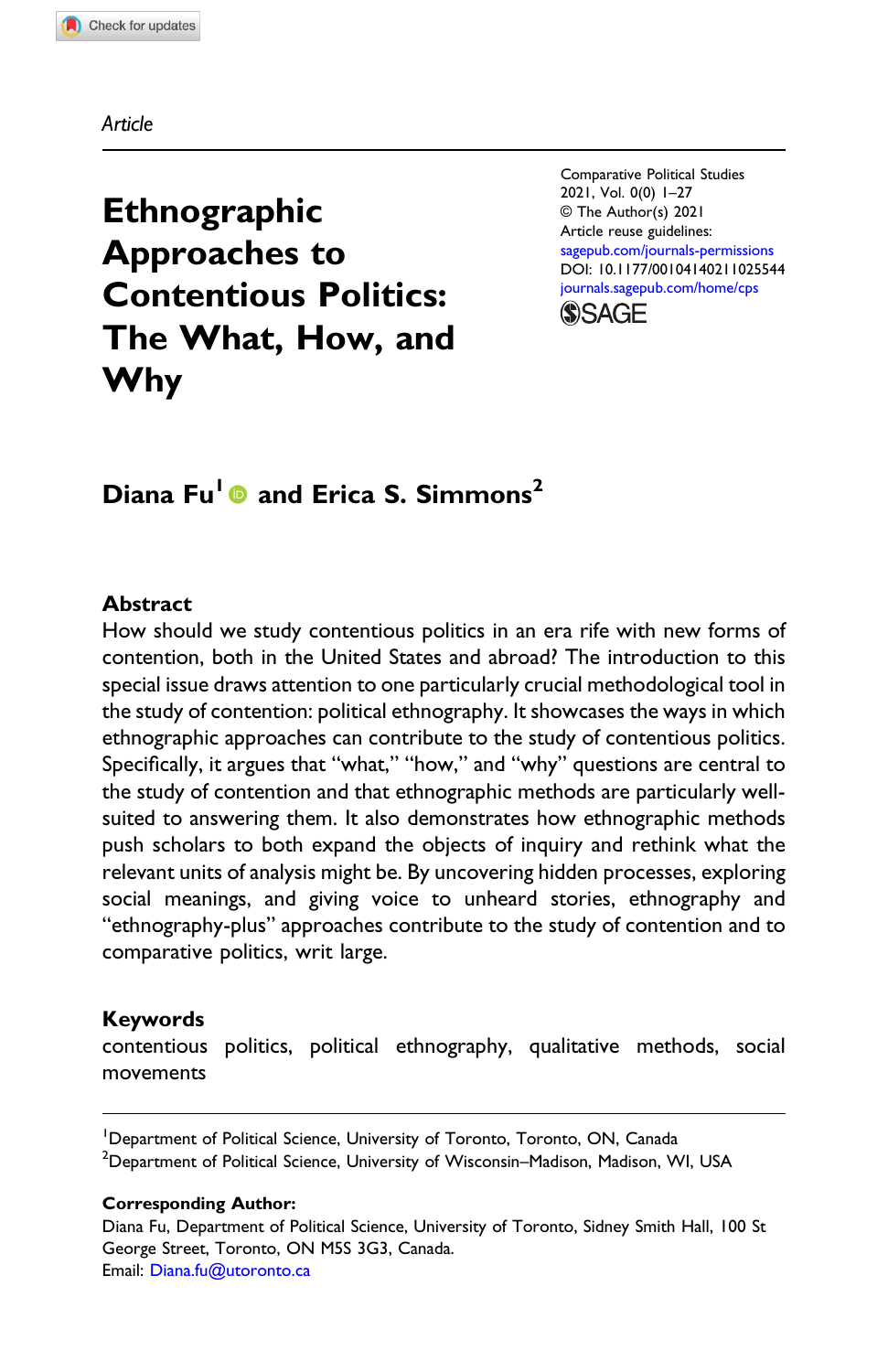How should we study contentious politics in an era rife with new forms of contention, both in the United States and abroad? With the Black Lives Matter and #MeToo movements rippling from the United States to localities across the globe, mobilizations occurring from Russia to Peru, and civil conflicts raging from Thailand to Syria, the study of contention ought to be at the heart of comparative politics. There are, of course, diverse ways to study contentious politics, as recent work on both repression and mobilization have evidenced (e.g., [Berman, 2020;](#page-21-0) [Blaydes, 2018;](#page-21-1) [Ekiert & Perry, 2020;](#page-22-0) [Fu,](#page-22-1) [2018;](#page-22-1) [Giugni & Grasso, 2019](#page-22-2); [Hassan, 2020;](#page-22-3) [Mattingly, 2020](#page-23-0); [Mares &](#page-23-1) [Young, 2019;](#page-23-1) [Nugent, 2020;](#page-23-2) [Pan, 2020;](#page-24-0) [Schatz, 2021;](#page-24-1) [Simmons, 2016\)](#page-24-2). The introduction to this special issue draws attention to one particularly crucial methodological tool in the study of contention: political ethnography. People are at the heart of processes of contention. And an ethnographic approach privileges people, focusing research and analysis on lived experiences. Scholars cannot understand moments of mobilization or moments of quiescence without paying attention to how individuals and groups experience processes of repression or mobilization.

The studies in this issue showcase the ways in which adopting ethnographic approaches to varying degrees can contribute to the study of contention. While there is no one agreed-upon definition of ethnography, most (though certainly not all) ethnographic work involves participant observation, which usually takes places through immersion in a field site.<sup>[1](#page-20-0)</sup> This work is often guided by an "ethnographic sensibility" ([Pader, 2006;](#page-23-3) [Schatz 2009](#page-24-3)) that pushes scholars to see the world through the eyes of their interlocutors and incorporate the processes through which actors ascribe meanings to their social and political experiences. Each article in this issue is, to some degree, ethnographic. Either alone or alongside other methods, each contribution draws on one or more of the central strengths of ethnographic methods to help uncover the processes at work during episodes of repression and/or mobilization. Whether they are using in-depth, iterative interviews to challenge assumptions about how people mobilize against authoritarian rule (Pearlman, this issue) or against armed groups in civil war (Masullo, this issue), uncovering hidden processes of resistance and co-optation through interpreting public works of art (Lerner, this issue), or making sense of state responses to mobilization through participant observation and reading sources with an ethnographic sensibility (Simmons, this issue), each author challenges takenfor-granted assumptions about the categories that make up the world by trying to see them through the eyes of their interlocutors. Together, these articles showcase how ethnographic approaches can be married with other methods to pose new questions and to view familiar patterns of contention with a new perspective.

In this introduction, we focus on the importance of ethnography in the study of contentious politics, showing how ethnographic methods push us to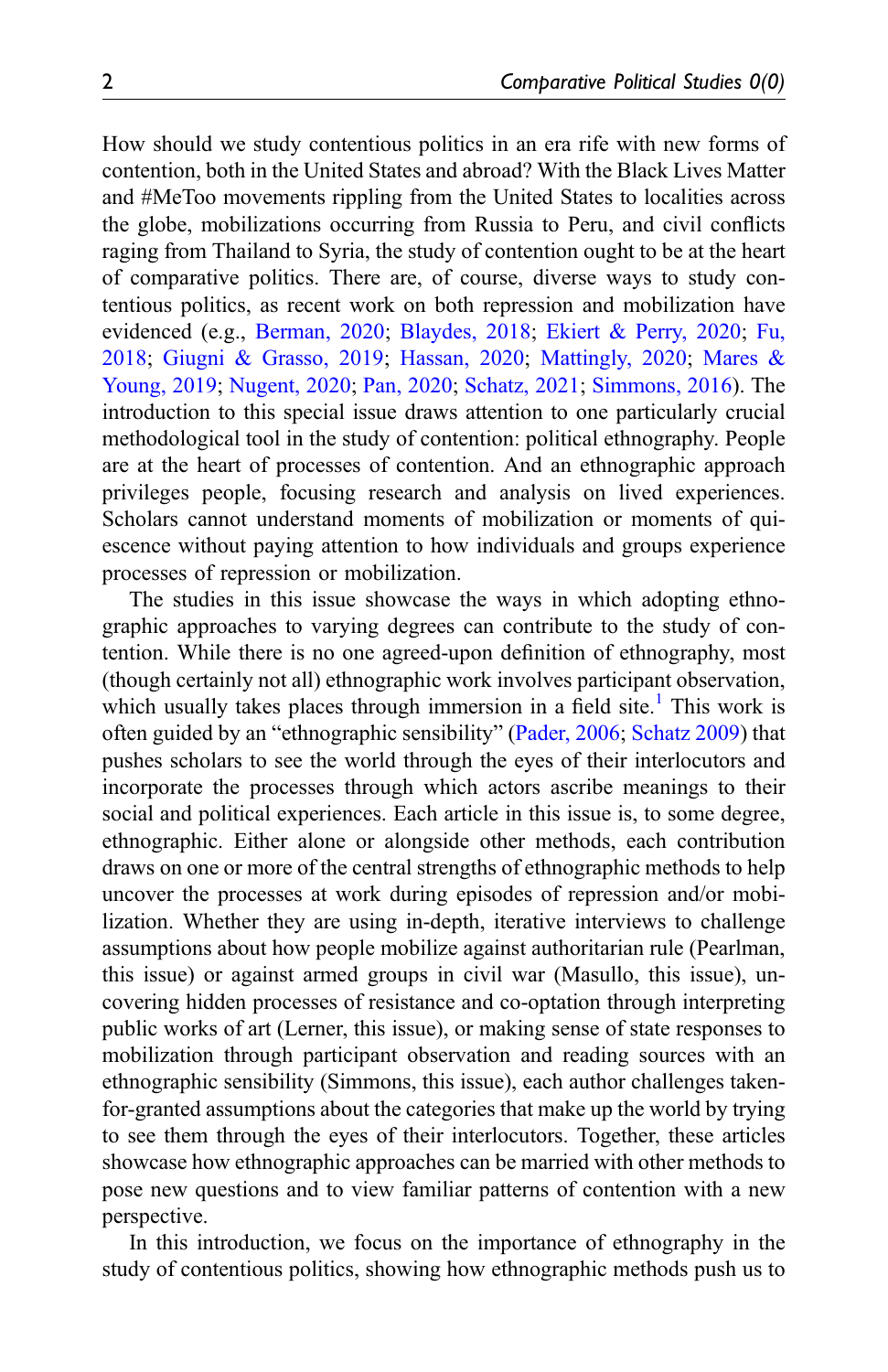both expand the objects of our inquiry and to think newly about what the relevant units of analysis might be. In particular, we show that "what," "how," and "why" questions are central to the study of contention and that ethnographic methods are particularly well-suited to answering them. Scholars of contention often consider "what" questions to be fairly straightforward and therefore somewhat uninteresting. Political scientists do not often explore "what happened" in a given protest event, movement, or even cycle of contention as a question in and of itself. Adopting an ethnographic approach can show that "what happened" is rarely straightforward at all. By providing a fuller appreciation of the "what"—uncovering hidden processes, exploring social meanings, and giving voice to unheard stories—ethnography and "ethnography-plus"<sup>[2](#page-21-2)</sup> approaches not only help us to appreciate the "what" but help us answer the "how" and the "why." These three contributions of ethnographic approaches to the study of contention are the focus of this article.

We are not alone in highlighting the importance of ethnography to scholarship on contention (e.g., [Auyero, 2007;](#page-21-3) [Auyero & Joseph, 2007;](#page-21-4) [Escobar, 1992](#page-22-4); [Juris & Khasnabish, 2013,](#page-23-4) [2015;](#page-23-5) [Plows, 2008;](#page-24-4) [Tarlau, 2019,](#page-25-0) [2015;](#page-25-1) [Wolford, 2006](#page-25-2)). Importantly, these voices include not only leading scholars of social mobilization but also scholars who do not practice ethnography themselves. Of particular note is McAdam, Tilly, and Tarrow's influential work, Dynamics of Contention, which called for more careful attention to culture and local knowledge and specifically advocated for the importance of ethnography in this effort ([McAdam et al., 2001](#page-23-6), pp. 345-6). Their mechanism-based approach also brings to the fore the importance of "how" questions in our studies of repression and contention, including questions of how states deploy repression, how protests are organized, and how challengers understand social movement claims. Ethnography is particularly well-suited to both explore these how questions. It also reminds us that, as Charles Tilly put it, "how is why!" ([Tarrow, 2008\)](#page-25-3) and therefore "how" deserves equal attention, even from scholars for whom causal claims are paramount.

This special issue builds on McAdam, Tilly, and Tarrow's mechanismsbased approach in two ways. First, the issue shows how "what" and "how" questions are crucial to the study of contentious politics. Second, the issue shows that, by foregrounding these questions, we are better positioned to ask the "why" questions that are at the heart of so much political science research. While the articles that make up this volume use a variety of qualitative methods to bring the importance of "what" and "how" questions to the fore, each author pays close attention to everyday lived experiences, which is one of the hallmarks of ethnographic research.

In this introduction, we build on this commonality to make the case that ethnography is particularly well-suited for "what," "how," and "why" questions and show how each of these questions is crucial if we are to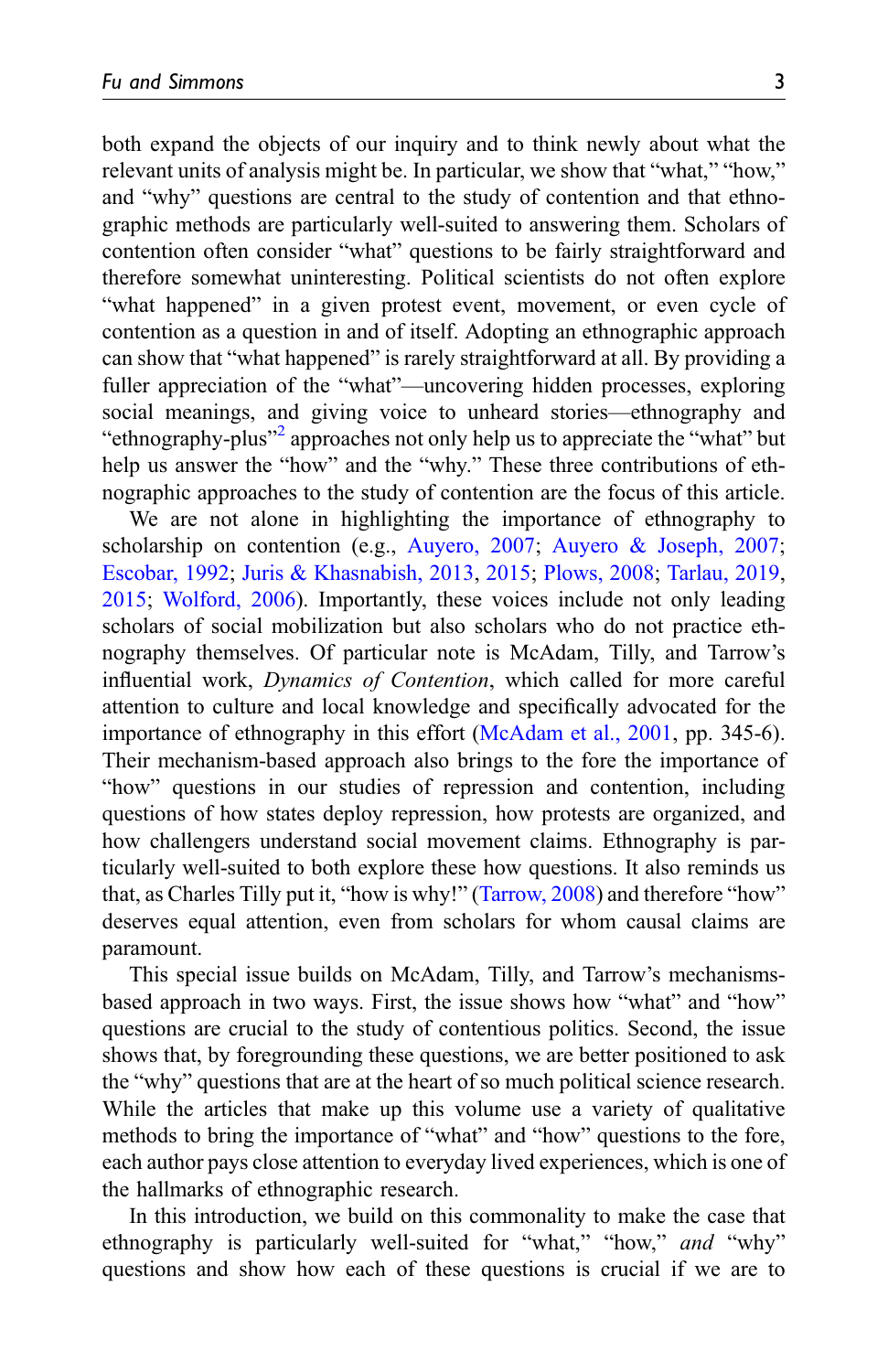understand the contentious processes that are fundamentally transforming politics and society. These processes of theory generation are crucial for developing new ideas not only about contention but also about politics more broadly. As political scientists increasingly focus on theory testing, ethnographic approaches take on renewed importance in the field as a method that is particular apt for generating new theoretical insights.

## Building on the "Dynamics of Contention"

A mechanisms-based approach has "how" questions at its core. But even with McAdam et al.'s emphasis on "how" questions, political scientists have largely remained committed to asking questions emphasizing variation and outcome. In accordance with the tradition of controlled comparisons and paired comparisons (e.g. [Dunning, 2012;](#page-22-5) [Gisselquist, 2014](#page-22-6); [Slater & Ziblatt,](#page-24-5) [2013;](#page-24-5) [Snyder, 2001;](#page-24-6) [Tarrow, 2010](#page-25-4)), many studies focus on when and why certain phenomena or outcomes occur, what mechanisms led to those outcomes, and what explains variation in outcomes. For example, what explains the success of movement A and the failure of movement B? Why was there a full-blown revolution in one region or country and only minor protest in a country with apparently similar conditions? Why did protest occur at a particular moment in time and not earlier? When does the state repress, co-opt, or persuade and why?

All of these questions are important and have yielded findings that illuminate causal dynamics. But as the dynamics of contention framework shows, they are not the only type of questions that can be asked to better understand the struggle between challengers and their opponents. Furthermore, these questions are often best answered and explored when highlighting first-order questions that focus on micro- and meso-level processes without jumping to outcomes or the need for variation. How questions differ fundamentally from variation-finding questions because they invite researchers to discover new variables, processes, and causal connections apart from explaining an observed variation. The subfield's current emphasis on "explaining the variation" questions comes at the expense of knowledge production in the field (see [Simmons and Smith, n.d.](#page-24-7)).

The introduction to this special issue builds on the dynamic of contention tradition [\(McAdam et al., 2001](#page-23-6)) with an eye to focusing on how political ethnography is uniquely positioned to help us explore what, how, and why questions at the heart of contentious processes. Doing so helps to fill a gap in the existing study of contentious politics, which has often privileged mechanism-based approaches as part of paired or controlled comparison studies. These approaches, championed by seminal scholars of the subfield, sought to identify common mechanisms that triggered similar processes in two or more countries or cases. Mechanisms were defined as "delimited changes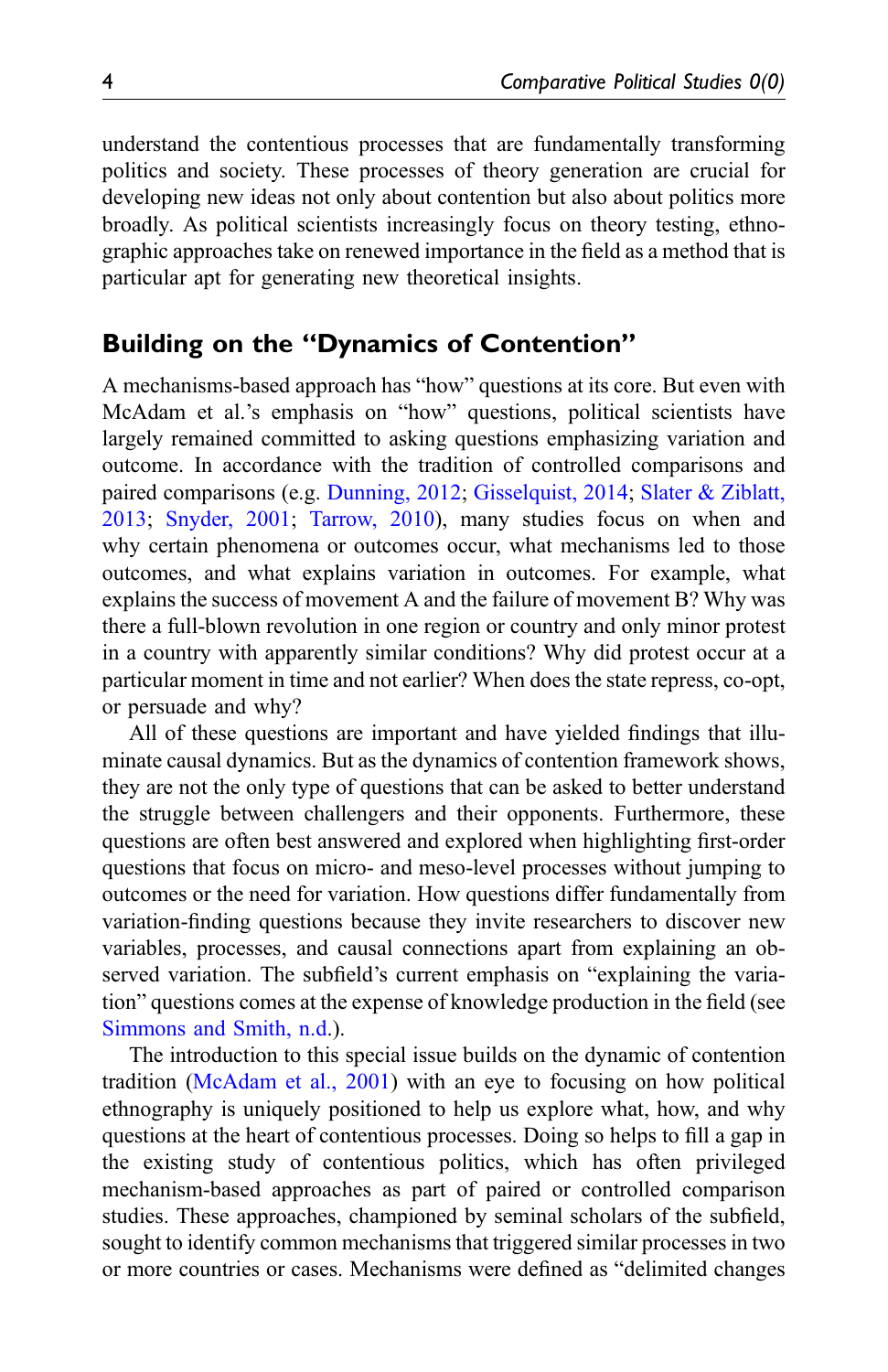that alter relations among specified sets of elements in identical or closely similar ways over a variety of situations" ([McAdam et al., 2001](#page-23-6), p. 24). In short, these approaches sought to identify the complicated chain of events and processes that drive contention.

The dynamics of contention framework, and the emphasis on relational mechanisms in particular, privileged actor-oriented analysis. Yet extensive reliance on secondary sources made it difficult to fully see inside movements and responses to them. Ultimately, even as the foregrounding of mechanisms made critical contributions to the study of contention, the authors found that the concept had become too broad and was too casually deployed [\(McAdam &](#page-23-7) [Tarrow, 2011](#page-23-7), p. 5).<sup>[3](#page-21-5)</sup> McAdam and Tarrow suggested that their mechanismsbased approach "is not to reject the idea that cultural and local knowledge shape contention but to propose a strategy for their reconciliation in between the celebration of particularism and the laying down of general laws" ([McAdam & Tarrow, 2011,](#page-23-7) p. 347).

This special issue is a response to this call by embracing the importance of mechanisms while also privileging the voices and experiences of contentious actors and processes "from the inside." Each of the articles goes beyond a focus on mechanisms alone to offer (a) an explicit focus on how actors make sense of and experience their worlds; (b) contextualization of mechanisms and variables at work in contention by highlighting what they mean to the actors involved; and (c) explanations of how and why unlikely forms of repression and mobilization unfold. In doing so, they showcase how ethnographic approaches make an important contribution to the study of contention specifically and to comparative politics more broadly. These studies generate new ideas about how power operates and politics unfolds. Together, they also highlight one key departure from a sole focus on mechanisms. By embracing ambiguity and contradiction, ethnographic methods challenge us to think outside of the confines of approaches that emphasize the kind of mechanistic reproduction that often dominates the mechanisms literature.

Moreover, this special issue features studies by a younger generation of comparativists exploring contentious processes in non-Western and/or illiberal states through fieldwork that is ethnographic to varying degrees. Ethnography is well-suited to analyzing contention in these contexts, where many state actions and responses are often unseen. Auyero has called this the "gray zone of politics" ([Auyero, 2007\)](#page-21-3). Contention in illiberal contexts, including covert repression and violence, is often practiced in these gray zones. To shed light on these hidden processes, ethnography is a crucial methodological tool. Clandestine connections are hard to reveal through surveys or even structured or semi-structured interviews. The objects of our inquiry often require the kinds of relationships and trust that an ethnographer can develop. These relationships allow us to see what people may attempt to hide. As Timothy Pachirat has argued, "Ethnography as a method is particularly unruly,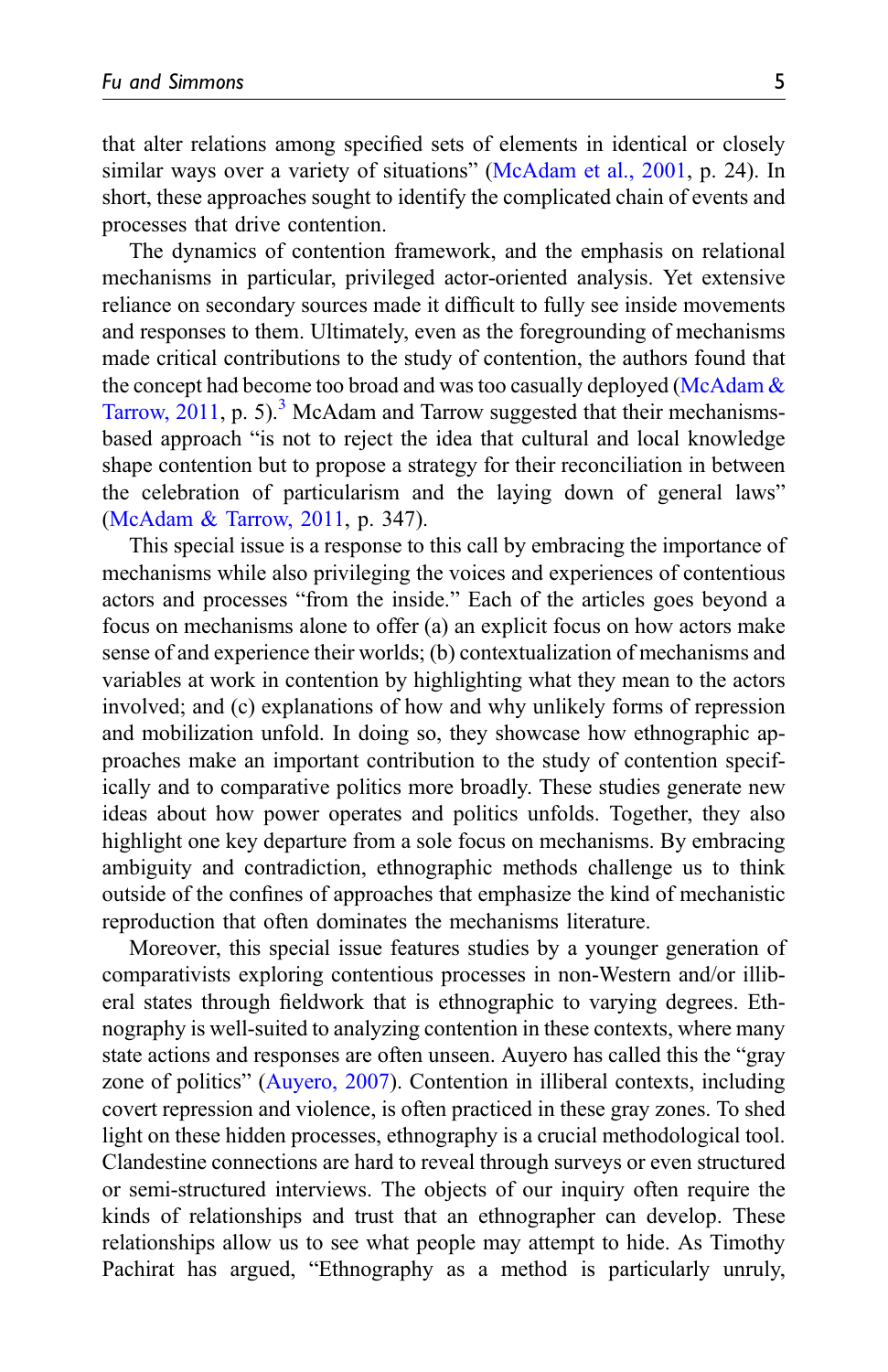particularly undisciplined, particularly celebratory of improvisation, bricolage, and serendipity, and particularly attuned to the possibilities of surprise, inversion, and subversion in ways that other methods simply are not" (cited in [Wedeen, 2010,](#page-25-5) p. 256). This positions ethnography as an indispensable method through which to study contentious politics in all of its unpredictability, which is especially salient for illiberal states.

## The "What, How, and Why"

This special issue makes the case that questions grounded in descriptive inference can help us explain processes of contention just as much as their causal counterparts, though the puzzle driving the question may look a little different. The answer to "what happened?" not only requires sophisticated, thoughtful analysis (and thus dismissing this kind of work as "mere" description does scholarship a serious disservice) but also plays a critical role in advancing our understandings of contention. Other "what questions" can also be fruitfully analyzed through adopting an ethnographic approach: What form does protest take? What does leadership look like? What kinds of power are at work and to what effect?

These descriptive questions should be elevated to the same level of analytical importance as "what explains the variation" or "under what conditions" questions; the answers help us better understand how movements, and their relationships with targets, develop, grow, and change—all fundamental questions to the study of contentious politics. And yet, in the field of comparative politics, descriptive questions have sometimes been dismissed as lacking in explanatory power because they are not meant to discover causal mechanisms. Although qualitative scholars have long made the case that descriptive questions shed light on local context, uncover or problematize variables, and deliver theoretical leverage ([Schatz, 2009](#page-24-3)), many comparative scholars continue to gravitate toward the "what explains the variation" question and its variants, and scholars of contention are no exception.<sup>[4](#page-21-6)</sup>

Yet, "what" and "how" questions can help to illuminate and explain social reality more than many political scientists give them credit for (see [Wendt,](#page-25-6) [1998\)](#page-25-6). In their lightest application, "what" and "how" questions can be embedded in a "what explains" or "why" question. For example, "Why do targets of social movement activities respond the way they do?" in two similar mobilization settings (Simmons, this issue) is a classic "what explains" question. However, embedded in this question is another of how movements develop the way they do and *what* is happening when movements and targets interact. In this study, one cannot answer the "why do targets respond the way they do?" question without asking, "What do targets understand to be at stake?" The answer to the second question is crucial to answering the first. Furthermore, the second "what" question requires serious analytical work.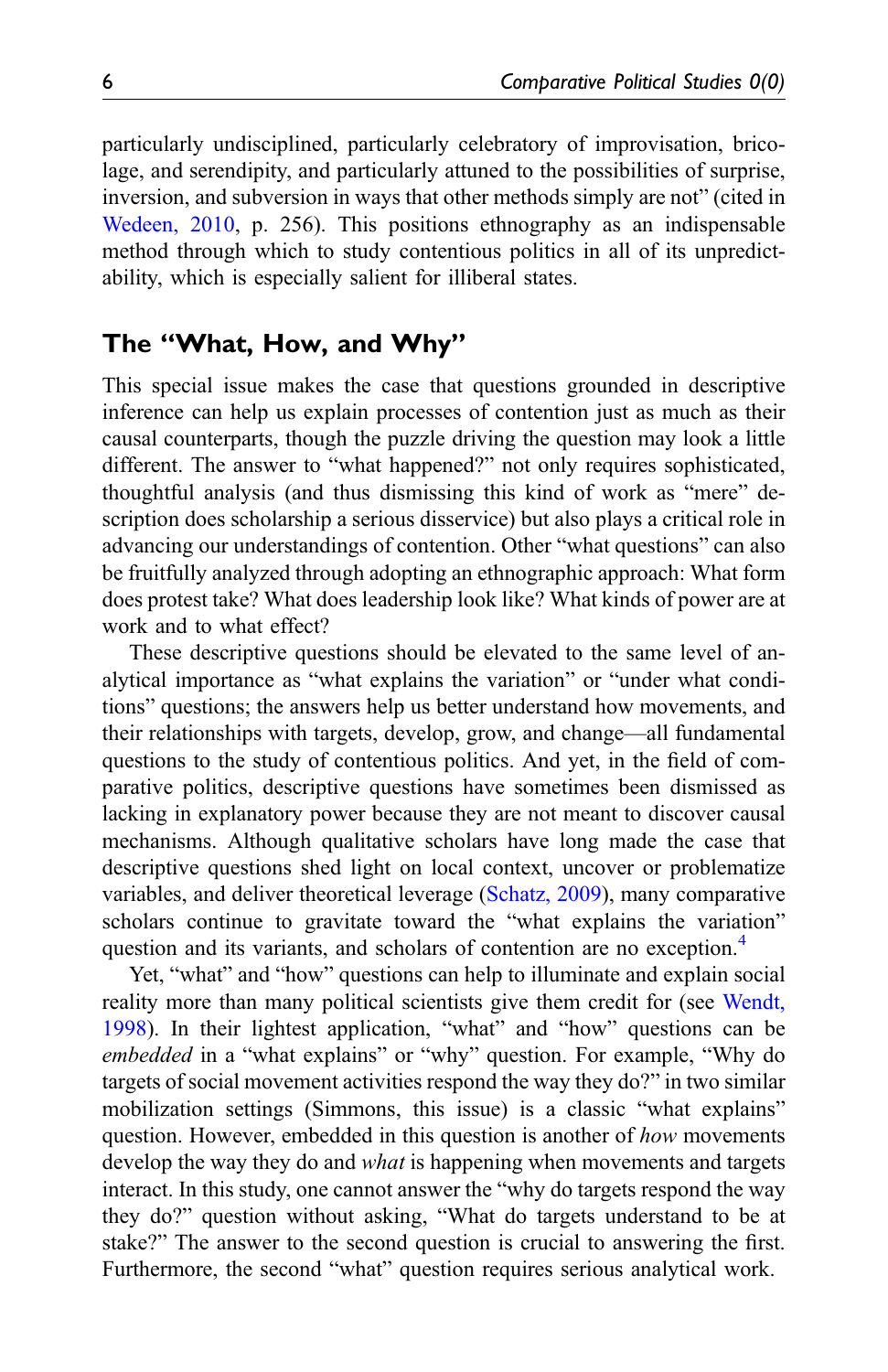In his article for this special issue, Masullo poses a series of "why" questions that also contain elements of the "what" and "how." He asks two "why" questions, one overarching one about why the form of collective responses to violent groups vary across different communities, and another more specific one about why some communities opt for non-violent dissent (with varying levels of confrontation) as opposed to turning to violent action. Embedded in his research design, however, is a "how" question: How does ideology shape civilian contention in armed conflicts? Using paired case comparisons, he goes beyond drawing a causal link between ideational factors and community responses by showing how, exactly, normative ideas are infused into communities' consciousness through political entrepreneurs. Notably, Masullo conducted 150 semi-structured interviews, conducted map drawing exercises and memory workshops, and engaged in informal conversations with key informants. The latter draws from an ethnographic tradition in which everyday conversations yield contextualized data on the variable of interest which, in this case, was civilian non-cooperation. Even as Masullo's approach may have limited the kinds of unexpected encounters and observations that are characteristic of full-fledged immersive ethnography, the range of approaches he employed allowed him to get a fuller picture of how his interlocutors understood their worlds and their actions.

In their fullest application, "what" and "how" questions stand alone to describe a political process about which little is known. For example, accounts of hidden contentious processes such as how people mobilize from scratch (Pearlman, this issue) or how the state co-opts dissidents (Lerner, this issue) that draw on everyday lived experiences and first-person narratives can open the black box of mobilization processes under unlikely conditions [\(Fu,](#page-22-7) [2017b\)](#page-22-7). Tracking how various forms of protest change the way participants organize subsequently sheds light on movement dynamics after the initial wave of contention (Bishara, this issue). In short, the "what," "how," and "why" questions can be asked in combination or by themselves.

So what are the parts of the "what," "how," and "why" questions? For ethnographers, the "what" often refers to generating a "thick description" ([Geertz, 1973\)](#page-22-8) of the phenomenon(a), object(s), or political process(es) observed. This kind of analysis may lead to discovering previously "unidentified political objects" ([Jourde, 2009](#page-23-8)), such as an unknown way of organizing under duress, or an everyday practice that was previously thought to be irrelevant to politics. Providing a "thick description" of a mobilization process or of repression tactics requires going beyond picking a commonly accepted dimension of it to study. Most broadly, ethnographers start with questions such as, "What are people doing?", followed by, "What do those actions or activities mean to the people doing them?"

These questions suggest descriptive answers, but what those answers entail is by no means as straightforward as it appears. They are not about simply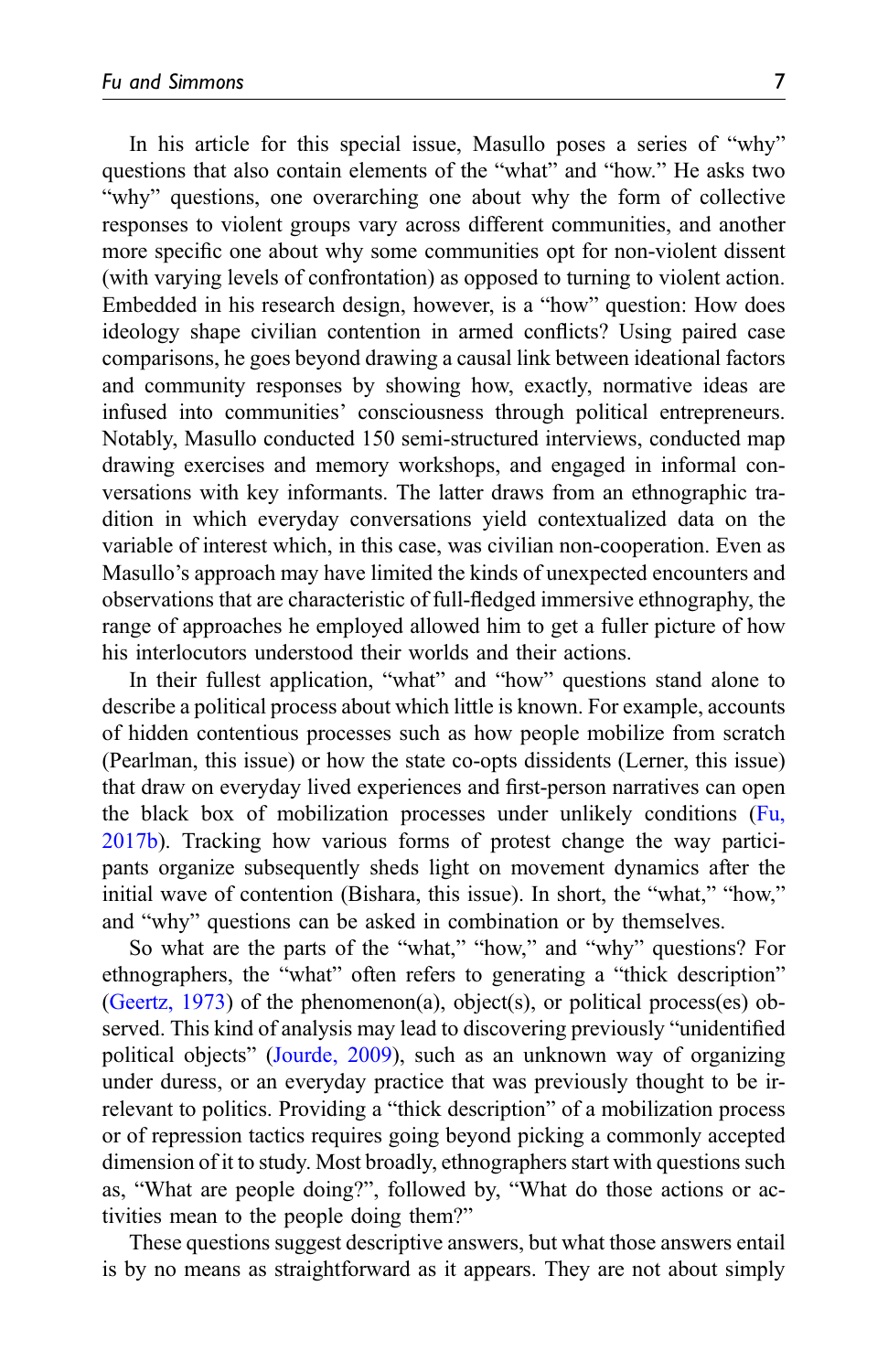collecting and arranging "facts" but instead seek to understand how people experience and interpret social reality. For example, the answer to a simple question, "What are people doing when they drag their feet?" is a conceptually complicated one. The answer can sometimes be that they are engaging in a quiet act of resistance [\(Scott, 1985\)](#page-24-8). More recently, scholars have posed similar "what" questions. For example, what did the Ba'athist regime actually know about its citizens ([Blaydes, 2018\)](#page-21-1)? What kinds of meanings, identities, and social cleavages are strengthened or constructed in the course of a statemobilized movement [\(Ekiert et al., 2020\)](#page-22-9)? "What political work is done in the course of a protest or set of protests and for and by whom?" [\(Schwedler, 2018,](#page-24-9) p. 71). What kinds of internal divisions exist within a movement and what impact do they have [\(Avanza, 2018](#page-21-7))? What are racist activists like ([Blee,](#page-21-8) [2003\)](#page-21-8)? What work does ideology do in militant groups [\(Parkinson, 2021\)](#page-24-10)?

Furthermore, what we think we know is always a product of the time and place in which the "what" was analyzed—in other words, our observations are products of the power structures at work when a piece of scholarship is produced (see [Trouillot, 1995](#page-25-7)). The frameworks, questions, and assumptions that a scholar brings to the field will shape the evidence they seek as well as what they see as significant in the first place. "What" questions are never asked and answered once and for all. For example, when we ask what happened during the Haitian Revolution, the answer is very different depending on whether the analysis took place in 1850, 1900, 1950, or 2000. Scholars writing in each of those historical moments had access to different kinds of information and interpreted that information differently depending on their social and political context and the analytical frameworks dominant at the time. In fact, many French scholars writing in the 19th and early 20th centuries chose to ignore the revolution entirely [\(Trouillot, 1995\)](#page-25-7). Furthermore, historical and current standards for knowledge production changed in critical ways over that 200-year period. Scholars of contentious politics need to keep asking "what" questions in an effort to update our understandings of mobilization and quiescence.

These "what" questions are also crucial building blocks for other kinds of questions of importance to social scientists. Having developed an understanding of the "what," scholars can then think about "how" questions. The "how" pushes us to think about the way in which, or by what means, something came to be or take place. This often involves process tracing, but for interpretive ethnographers, it also involves seeking to understand how actors—whether agitators or control agents—interpret events and daily experiences, as well as how they are embedded in larger structures of power relations. Attention to the "how" invites us to look at the micro-questions involved in how actors make (or fail to make) choices that drive movement trajectories [\(Auyero & Joseph, 2007\)](#page-21-4). The "how" questions can illuminate a little-known political process, such as how people mobilize under duress, or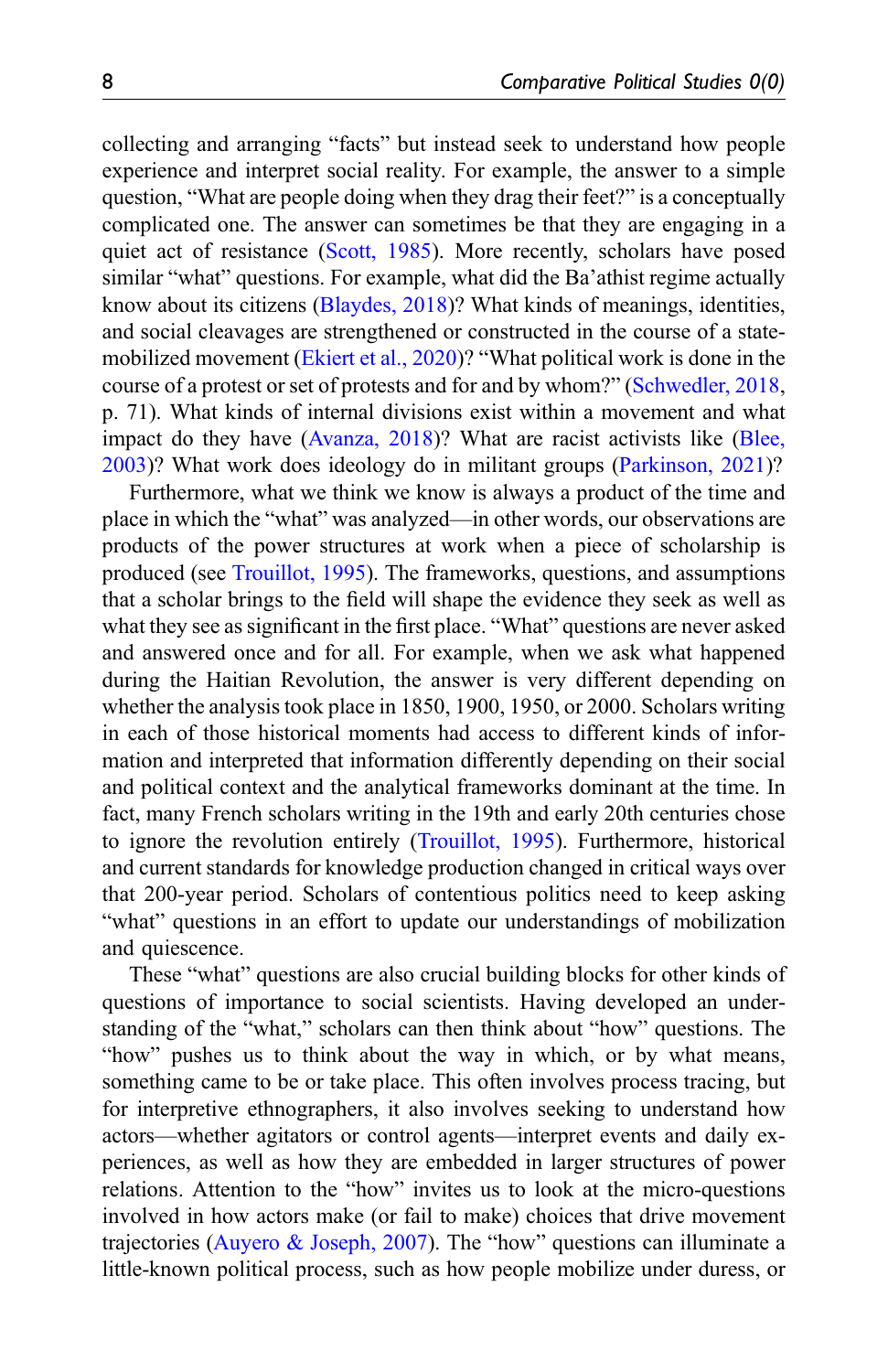without many organizational resources. When all the cards are stacked against them, how do weak individuals engage in contention? ([Scott, 1985\)](#page-24-8). When civil society groups cannot mobilize people to take to the streets, how do they organize ([Fu, 2018\)](#page-22-1)? How do authoritarian regimes prevent protest and implement ambiguous policies that intervene in citizens' everyday lives ([Mattingly, 2020](#page-23-0))? How have citizens adapted resistance against urban redevelopment to profound political, social, and technical changes [\(Pasotti,](#page-24-11) [2020\)](#page-24-11)?

"What, how," and "why" questions can lead to novel theory generation, a comparative advantage of ethnographic methods. For example, James Scott's theorization of how weak peasants resisted powerholders stemmed from a close, embedded ethnography of a single Malaysian village in a time of vast transition: the introduction of capitalist methods of production which was changing class relations. The question of "how" peasants rebelled against powerholders leads him not only to an empirical finding in the form of "weapons of the weak," but also to a masterful theorization of ideological domination and resistance. Scott's ethnographic observations from a seventy-household Malaysian village may not be drawn from a representative sample, or involve causal stories based on logics of control. But his theoretical contribution that the weak do not possess false consciousness and in fact engage in observable acts of everyday resistance travels far beyond the field site of Sedaka. It is most certainly a generalizable insight that has informed the thinking of scholars working in every region of the world. In Scott's own words, "The details of this struggle are not pretty, as they entail backbiting, gossip, character assassination, rude nicknames, gestures, and silences of contempt..." ([Scott, 1985,](#page-24-8) p. xvii). All of these micro but observable empirical details constitute the data points which ethnographically inspired researchers use to construct grand theories. This theory of prosaic struggle— built largely from embedded participant observations and listening in on backstage conversations between villagers—has since traveled to many studies of contentious politics.

Furthermore, answers to "how" questions can also provide crucial foundations for scholars interested in the "why." The "why" question identifies a particular phenomenon or outcome that is puzzling and then seeks to identify a causal process at work. This is the most familiar of the questions to comparative scholars and can be linked to "under what conditions" questions. Indeed, many political science graduate students continue to be encouraged by advisors to develop dissertations with "why" questions at their core and are often dissuaded from framing their projects around "what" or "how" approaches. Many studies of contention also feature the "why" question either alone or in combination with "what" and "when" questions. For example, what kind of protest should we expect and under what conditions [\(Robertson,](#page-24-12) [2010\)](#page-24-12)? Why would many poor people run extraordinarily high risks to support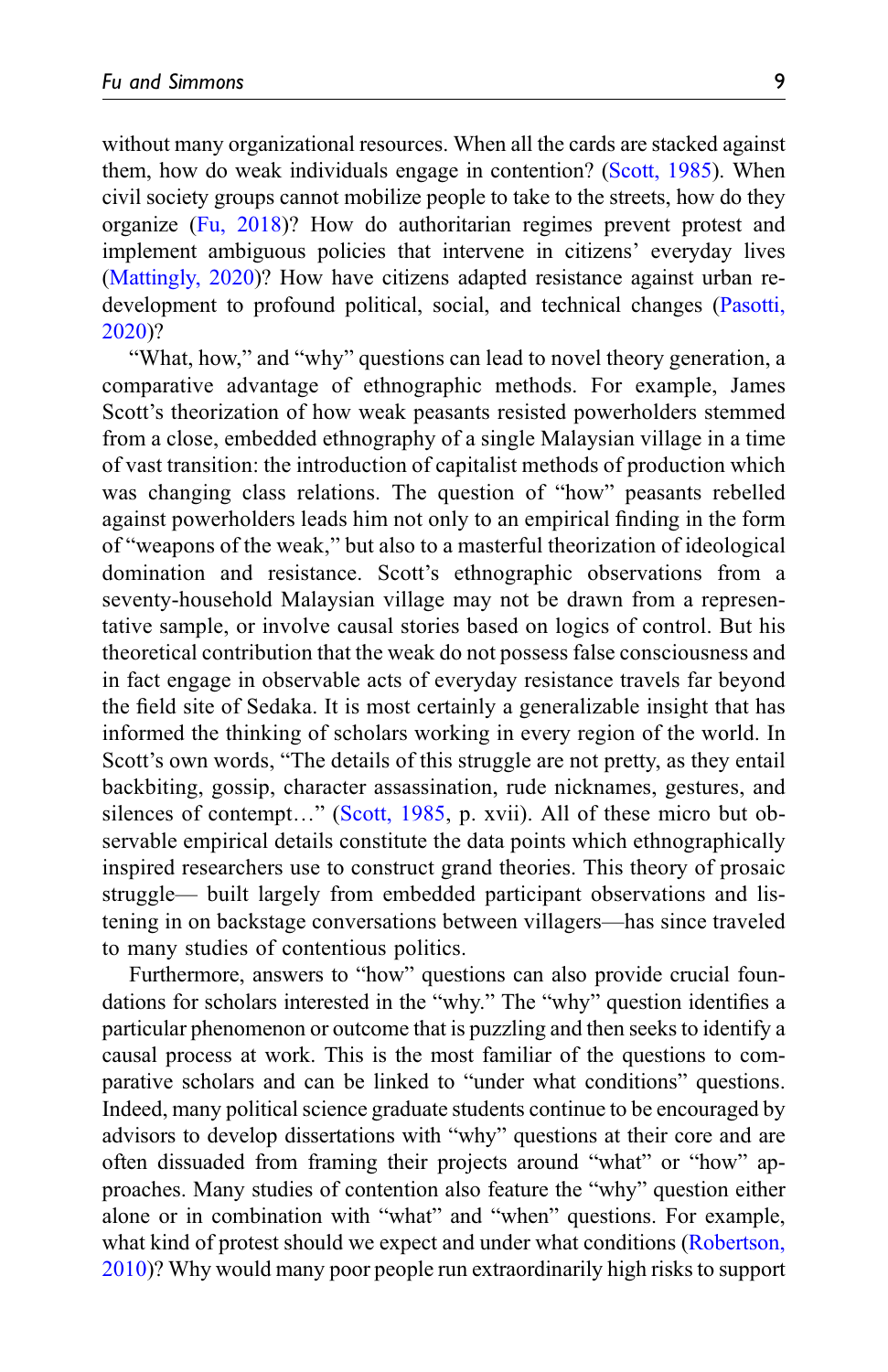rebels despite the circumstances of civil war and state violence ([Wood, 2003\)](#page-25-8)? Why does the Chinese regime remain stable despite rising protests ([Chen,](#page-22-10) [2011](#page-22-10))? Why did the Soviet Union collapse ([Beissinger, 2002\)](#page-21-9)?

Studies motivated by these questions have driven important advances in our understandings of contention. And they will, no doubt, remain at the center of the field. Our goal is not to discourage "why" questions, but rather to elevate the importance of their "what" and "how" counterparts and to show how the three can and should work together. The "why" questions that are accompanied by "what" and "how" yield rich results because they carefully describe the phenomena that they are trying to explain, often through ethnographic fieldwork.

## This Issue: New Questions in Contentious Politics

This special issue showcases five studies of contention in non-Western and/or illiberal states that draw on an ethnographic approach to varying degrees. Each study pays close attention to actors' lived experiences and tries to make sense of how those actors understand their worlds. Even as some articles do not involve the kind of participant observation that is often expected of an ethnography, they all demonstrate the importance of the careful watching, listening, and challenging assumptions about the world that is the hallmark of ethnography. Participant observation and/or immersion in a field site is not always possible or practical as researchers face constraints in terms of funding and time. In particular, when studying contentious processes involves violence, researchers are often not able to access the field site (see Pearlman, this issue). This can create real limitations on our ability to interpret the words, sounds, texts, and material objects that comprise our data. Something is most certainly lost when we cannot participate in the events we are writing about or immerse ourselves fully in the worlds of our interlocutors. However, such limitations also invite us to look for new sources, new ways of collecting data, and new ways of thinking about how and where meanings are made (see [Wedeen, 2019](#page-25-9)). Furthermore, as many contributors to this special issue note, participant observation can be prohibitively dangerous, particularly in illiberal contexts. It can also be extremely difficult to time research trips around unpredictable cycles of contention. Ultimately, even if we cannot observe processes first-hand, we can still pay attention to lived experiences through accessing people and the field outside of the conflict zone, at a different time, or remotely.

Together, the studies in this special issue answer three important questions, thus advancing the field of contentious politics. First, studies in this issue examine how and why certain types of repression are deployed, regardless of their outcome for mobilization. Past research has concluded that the relationship between repression and mobilization is indeterminate (see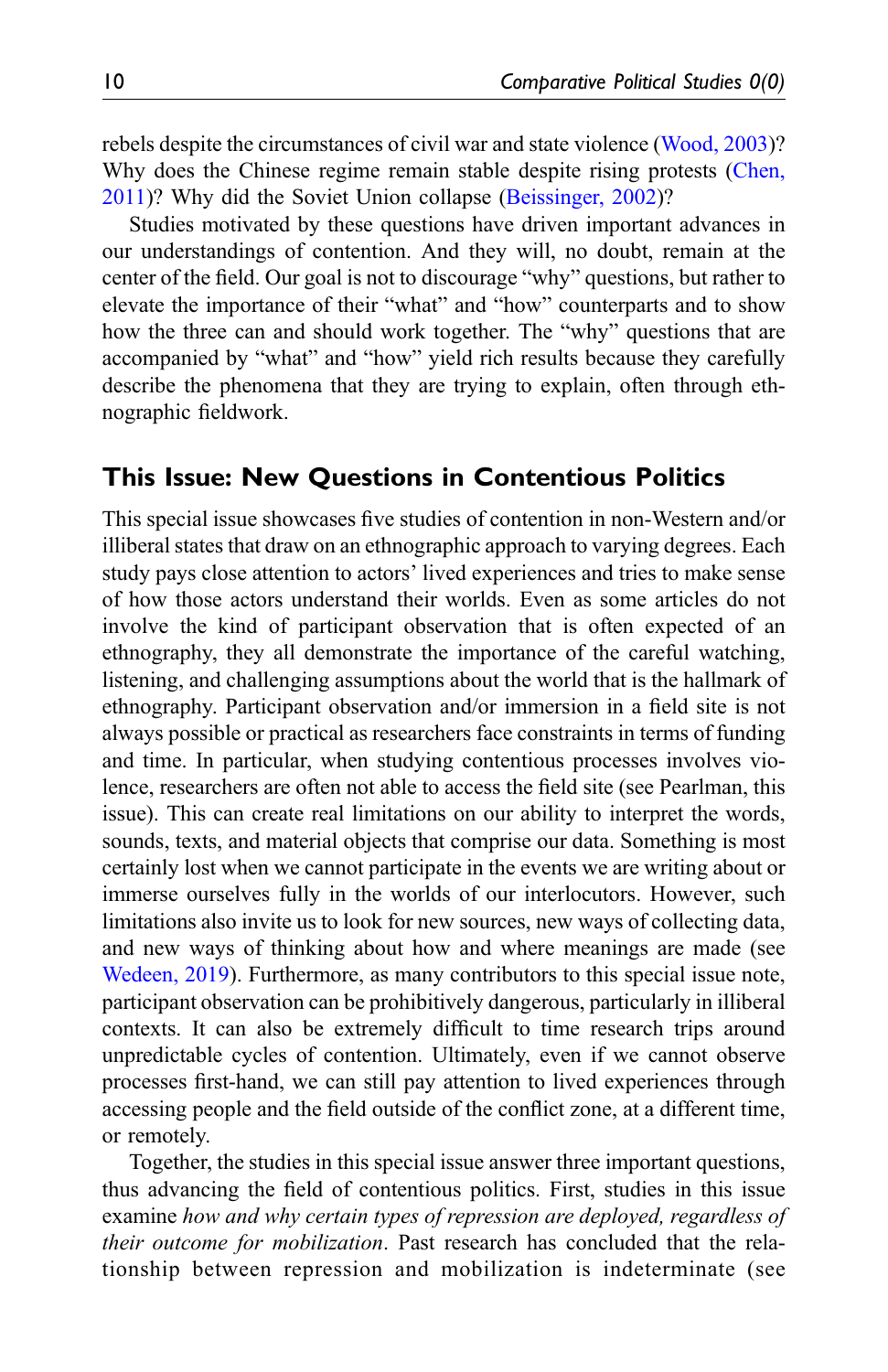[Davenport, 2005,](#page-22-11) pp. xiii-xvi). Given these non-conclusive results, it is important to examine other questions besides the impact of repression on mobilization and vice versa. For instance, what explains variable state responses to social movement activities that appear to be similar (Simmons, this issue)? Why and how do rulers in hybrid regimes use co-optation as a form of repressing dissent as opposed to other methods (Lerner, this issue)? These questions uncover the processes through which rulers in illiberal or hybrid states deploy particular repertoires of control. They do so from an on-theground perspective that complements Charles Tilly's key work on regimes and repertoires ([Tilly, 2006\)](#page-25-10) and answers the call for more micro-level research on repressive processes and outcomes [\(Earl, 2011,](#page-22-12) p. 278).

Second, this issue interrogates how collective action is activated under unlikely circumstances. Much of the literature on mobilization in illiberal states examines the extraordinary movements of mass mobilization against authoritarian incumbents [\(Almeida, 2003](#page-21-10); [Beissinger, 2002](#page-21-9); [Bunce &](#page-22-13) [Wolchik, 2011](#page-22-13)). While these are undoubtedly important, it is also critical to examine how collective action is initiated even before major cycles of contention emerge in repressive or high-risk settings in the first place. For instance, how does large-scale protest get started from scratch in a highly repressive state (Pearlman, this issue)? In states ravaged by civil war, how does ideology influence the form that collective action takes (Masullo, this issue)?

Third, this issue examines how various forms of protests and mobilizing structures affect movement dynamics. Protests are often assessed by virtue of movement gains or the "pace of insurgency" [\(McAdam, 1983](#page-23-9)). This makes sense, as the goals of protestors are, after all, to make claims on targets ([McAdam et al., 2001\)](#page-23-6). However, the specific manifestations of contention can also affect future rounds of mobilization. To this end, articles in this special issue ask: How do various forms of protest change the way participants organize and attempt to expand their movement networks? (Bishara, this issue). These questions are important if we are to understand mobilization as a dynamic process [\(McAdam et al., 2001,](#page-23-6) p. 45).

Together, these studies showcase how ethnography can be leveraged to study contentious politics, especially in illiberal and/or non-Western states. They also demonstrate how ethnography is particularly poised to answer the "how," "what," and "why" questions that are central to contentious politics and to comparative analysis, writ large. They reveal different ways of comparing cases beyond "what explains the variation." They show that closely observing subjects, getting knee-deep in following movement trajectories, and paying attention to subjective interpretations can yield insights about existing units or processes of analysis and also lead to the discovery of new ones.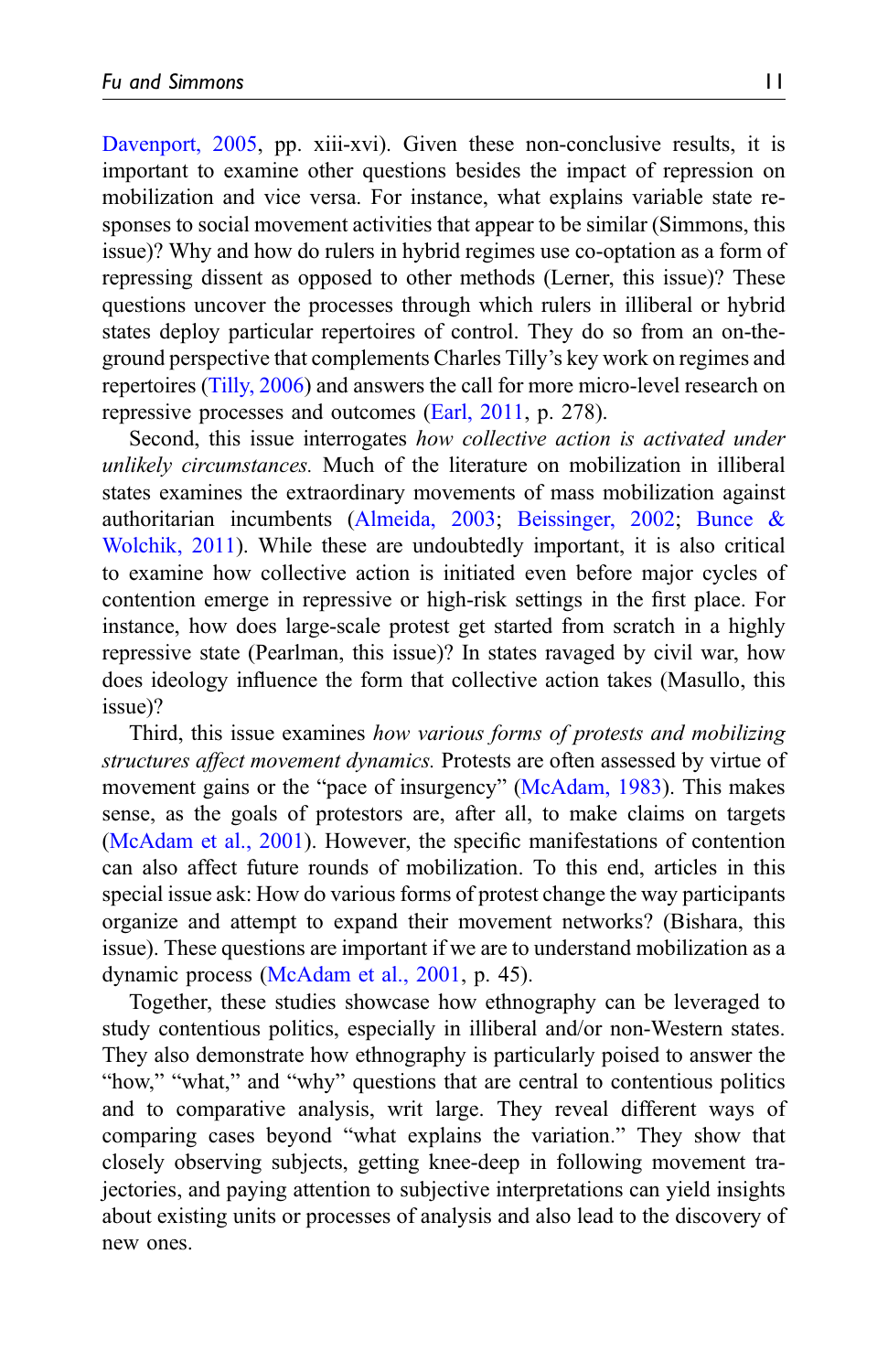## How to Leverage Ethnography in Studying Contention

Social mobilizations and responses to them can create large-scale political transformations. But we cannot understand these transformations if we do not explore the individual lives and collective experiences that serve as their foundation. To understand why actors join a protest or stay home, choose a particular tactic or target and not another, and make particular claims and not others, we have to understand how they make sense of their worlds. We also have to be open to incorporating confusion, contradiction, and ambiguity into our analyses. Ethnography, with its attention to lived experiences and meaning-making practices, is particularly well-suited to help scholars of contention explore these questions and to do so in a way that sheds crucial light on how and why contention shapes our world as it does.

## Answering the "What" Questions

Designed to yield a "thick description" ([Geertz, 1973](#page-22-8)) of what is happening on the ground, ethnography both helps us to answer the "what" questions and shows us why the "what" questions are so important. When scholars engage in the kind of thick description often employed by ethnographers, they are not just describing what meets the eye, but what that action or phenomenon *means* or signifies to the different actors involved. For example, masses of people taking to the streets with signs appears to be a protest on the surface. However, a thick description would require analyzing what those actions mean to the protestors, the bystanders, and control agents alike. Doing so might require interviewing as well as participant observation in order to delve beyond the "public transcripts" ([Scott, 1990](#page-24-13))—the on-stage scripts (the shouts and slogans) of protestors. It might also require attention to built or other environments and how they shape the possibilities and meanings of protest. What demands are really behind their slogans? What do the claims mean to different people participating in the protest? What is contested about those meanings? How might the location or lay-out of a place of protest affect interactions and relationships among protesters themselves and/or among protesters and targets?

One of the most important contributions that an ethnographic approach to "what" questions makes is in the recognition that "what is happening" in a given time or place may not be as straightforward as it seems. When [Auyero](#page-21-3) [\(2007\)](#page-21-3) asks, "What was going on?" in the December 2001 lootings in Buenos Aires, he acknowledges that developing any understanding of the lootings requires an admission that newspaper accounts or popular stories provide important information, but that they offer only one or a few perspectives. Through a willingness to start with the "what" question, and to try to answer that "what" through ethnography, [Auyero \(2007](#page-21-3), p. 5) is able to reveal the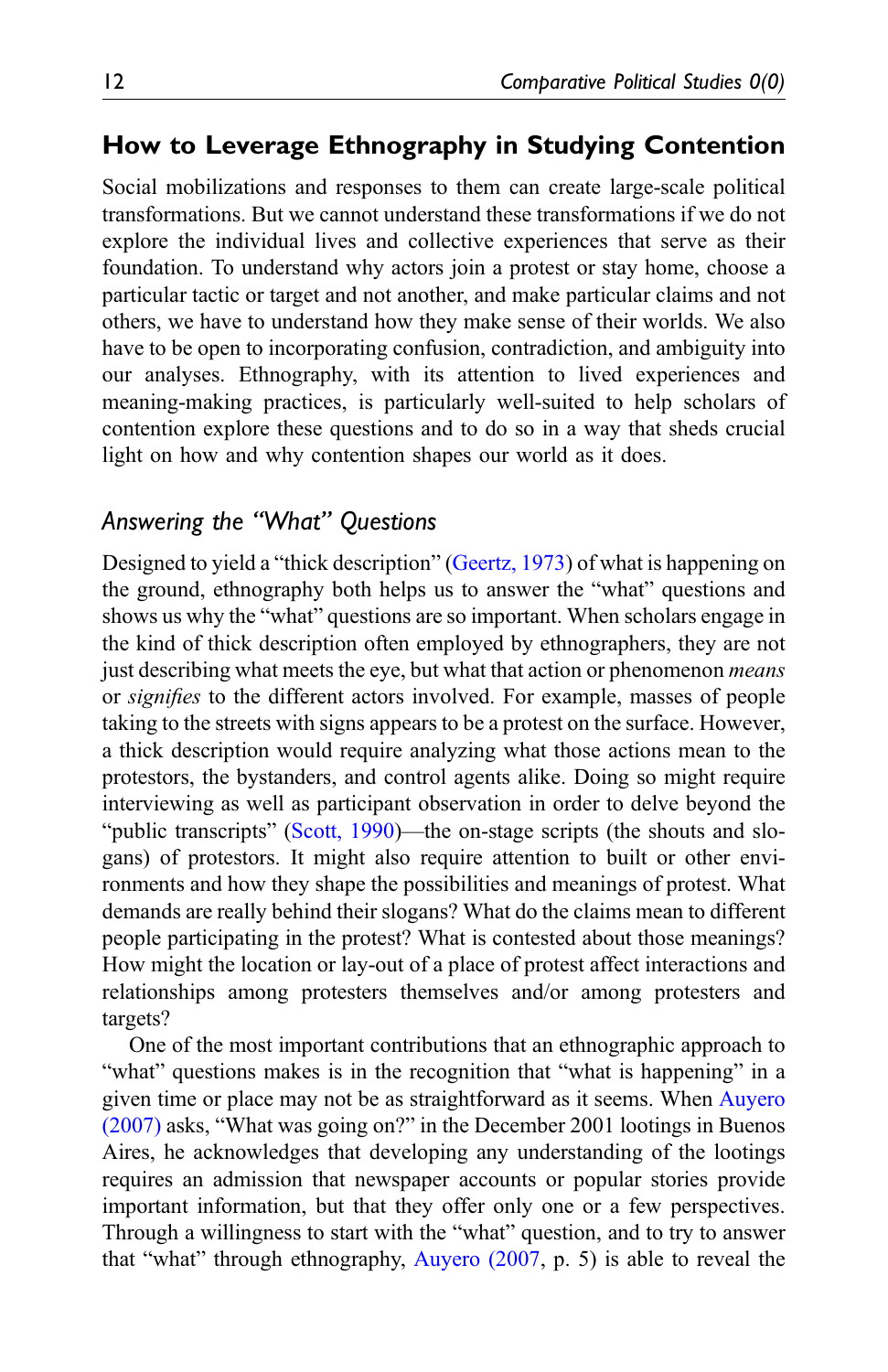"clandestine, concealed connections that were central in making the lootings." His research uncovers the importance of political entrepreneurs, ultimately demonstrating the "intersections and interactions between routine politics and popular violence" ([Auyero, 2007,](#page-21-3) p. 6). This insight advances scholarship on contention in important ways—but it is only possible because Auyero starts by admitting that answering the "what" question is a challenging, analytical task that deserves attention and elevation.

Ethnography can be leveraged to analyze the "what" in contentious processes by documenting everyday routines and recognizing consequential silence. By knowing the familiar, ethnographers can recognize "small-scale ruptures" in routine (see [Schwedler, 2018\)](#page-24-9). Scholars can then probe the work that those innovations might be doing. But it is only through knowing the routine—asking, "What happens here everyday?"—that a researcher knows when interlocutors have deviated from it. And it is only through understanding how interlocutors make sense of their worlds that a researcher can understand the political work that these deviations do (see [Schwedler, 2018](#page-24-9)). Similarly, by asking the "what is happening" kind of question, ethnographers also ask themselves what is not happening. What questions are not being asked by activists or state representatives or leaders? Who is not at the protest today/ which state representatives are not responding? What topics were not discussed? What actions were not taken? Recognizing and reading those silences requires immersion in a field site. And they are indispensable if we are to begin to understand what is happening during contentious processes.

An ethnographic approach to answering these questions is useful regardless of whether we are studying movements where the worldview espoused by activists is profoundly different from that of the researcher (e.g., see [Avanza, 2018](#page-21-7); [Blee, 2003](#page-21-8); [Hochschild, 2016](#page-23-10)) or if we are studying a community we might call our own. Ethnography compels researchers to recognize their preconceptions—of themselves and of others—and to wrestle with them. In most cases, scholars will never see the world through the eyes of their interlocutors, but they can try to understand how interlocutors make sense of their worlds. This starts with asking "what" questions, which can transform into "how" questions and then "why" questions. Blee'[s \(2003\)](#page-21-8) work on women in racist hate groups provides an excellent example. By asking "what" and related "who" questions—what does organized racism consist of, who joins organized racism, and what are racist activists like—Blee reveals diverse trajectories and experiences that are surprising to those of us who are not inside these organizations. Without understanding this diversity, we are often tempted to caricature and simplify—both grave errors if we want to work to better understand and combat organized racism. [Avanza \(2018\)](#page-21-7) makes a similarly important contribution at the organizational level with her analysis of pro-life movements in Italy—without asking "what" questions about movement organizations, we often make erroneous assumptions about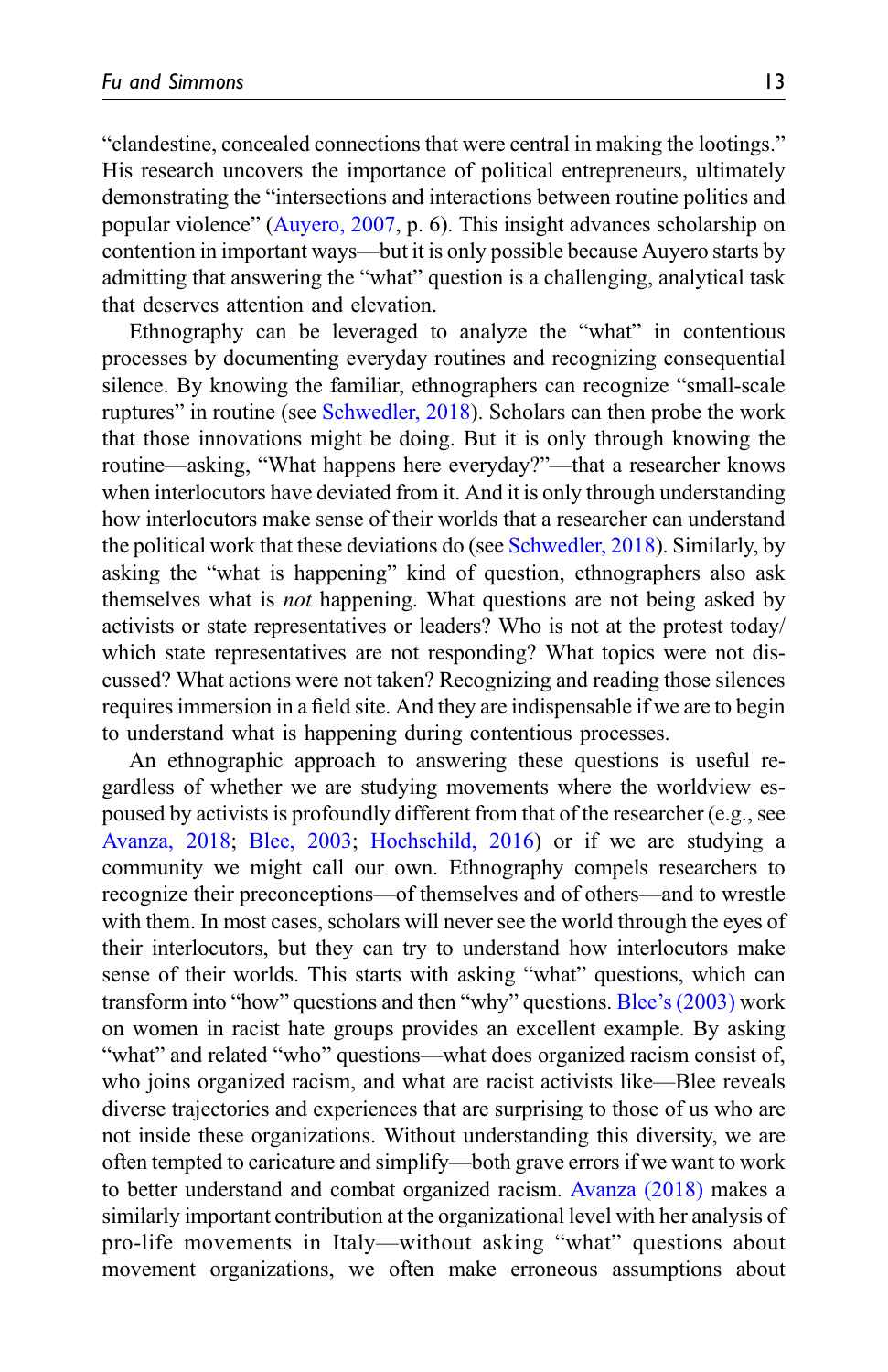movement cohesion. By asking "what" questions, we can reveal movements that appear unified to actually be fractured and contested, rife with consequential internal division and conflict.

An ethnographic approach to "what" questions can also help us understand a movement's impact in important ways. When Schwedler asks, "What political work is done in the course of a protest or a set of protests and for and by whom?" ([Schwedler, 2018](#page-24-9), p. 71) and uses ethnography to explore it, she shows small-scale protest can do consequential political work. The smallscale protests in Jordan that capture Schwedler's attention might not appear as events to be studied—other than, perhaps, to be coded as an incidence of protest in a large-n analysis. But Schwedler shows how they do important political work in their own right—work that would be missed or overlooked without ethnographic analysis. She shows how protests do more than build a movement. They can also help to both create space for speech and produce understandings about how political dissent can be expressed (see also [Steinhoff, 2007](#page-25-11)). As these examples show, an ethnographic approach to "what" questions about contention is important in and of itself. But it is also a crucial building block for all of the other kinds of questions that scholars of mobilization want to ask. And if we get the "what" wrong, we are likely to get the rest of our analysis wrong, too.

## Discovering the "How" Through Ethnography

Second, the ethnographic approach is useful for answering the "how" questions. Scholars of mobilization have long been interested in repertoires of contention (e.g., [Della Porta, 2013](#page-22-14); [Tilly, 2006\)](#page-25-10), and "how" questions are ideal for exploring them (Tilly  $& \text{Tarrow}, 2015$ ). How do citizens make claims on the state? How do social movement organizers organize? When we study patterns of collective claim-making, we must bring together the micro and the macro and pay attention to how they constitute one another. As Auyero and Joseph argue ([2007,](#page-21-4) p. 4), "The repertoire, then, is not merely a set of means for making claims but also an array of meanings that arise relationally, in struggle; meanings that, as Geertz puts it, are 'hammered out in the flow of events."

Ethnographically grounded "how" questions can also help reveal what we should be studying in the first place. Because ethnography encourages us to think differently about the objects of our analysis, new "units" or political processes emerge as relevant when we use ethnographic tools. For example, through closely observing illegal labor activists in China, [Fu \(2018\)](#page-22-1) discovered a new and unconventional form of organized contention: "mobilizing without the masses." On the surface, this form of contention resembles "weapons of the weak" ([Scott, 1985\)](#page-24-8) in that it is wielded by individuals or small groups. However, through embedded ethnography which entailed a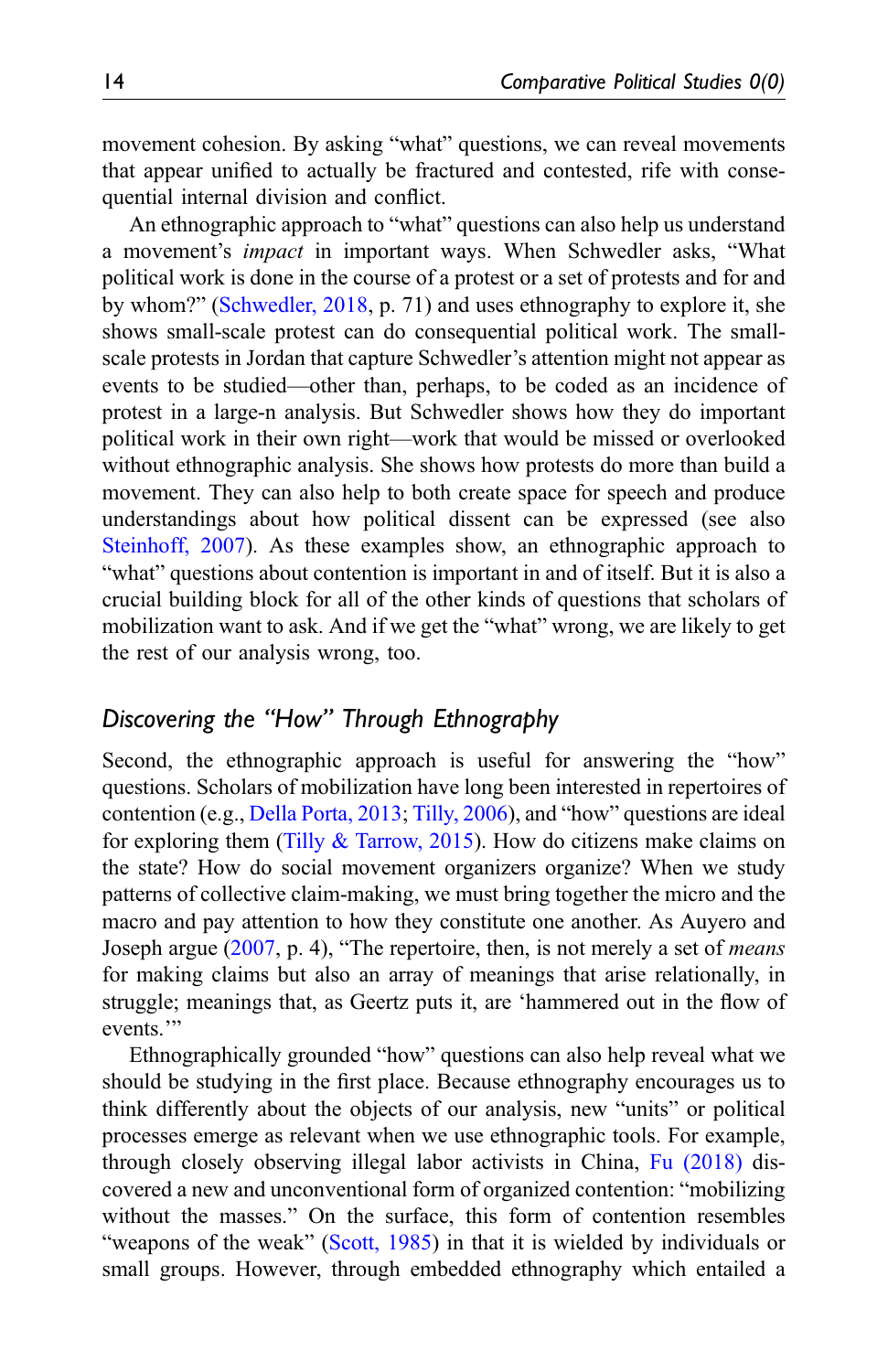combination of interviews and long-term participant observation, she discovered that this form of contention was actually a form of "disguised collective action" [\(Fu, 2017a\)](#page-22-15) which hid organized mobilization behind a façade of individualized contention.

Similarly, in her contribution to this special issue, Pearlman shows how analysis of personal narratives can help us identify previously unseen mobilization processes. Over the course of six years, Pearlman conducted more than 400 interviews with displaced Syrians in multiple countries. In creating an open space for interviewees to describe and reflect upon their experiences, she was able to draw out stories and interpretations of mobilization processes during the 2011 Syrian uprising. There are important limitations to using personal narratives about protests that are recorded years after a protest takes place. Post-hoc narratives might not describe the facts of an event accurately, memories might be distorted by social desirability bias, or even harden into social scripts. However, by understanding these limitations and incorporating them into her analysis, and then complementing her interviews with immersion in Syrian refugee camps and involvement in the daily lives of the people she interviewed, Pearlman was able to approach each narrative with an ethnographic sensibility. In practice, she was able to bring an understanding of what words, phrases, and actions meant to her interlocutors, which rendered a richer study of mobilization processes. As a result of these varied and contextual interviews, she theorized a new process, which she termed "mobilizing from scratch" (Pearlman, this issue). These studies gave rise to a new unit of analysis that would not have been possible had a researcher not put aside her own questions and undertaken to listen carefully to research subjects talk about their own lives on their own terms. As these examples show, narratives are critical for answering "how" questions, not only because they yield empirical detail about an unknown phenomenon but also because they can lead to the discovery of "unidentified political objects" ([Jourde, 2009\)](#page-23-8).

Ethnography is also useful for exploring the "how" in often hidden processes of state repression. How does an authoritarian state carry out repression of dissidents? How do citizens experience and react to repression? One can study state repression via number of imprisonments, instances of torture, campaign cycles, or the disbanding of popular protests, and these are important contributions.<sup>[6](#page-21-12)</sup> But an ethnographic approach can also uncover new processes through which control agents exert power, as well as the subjective experience of living under repression. States carry out repression not only through the familiar repertoire of arrests and riot policing, but also through rituals and celebrations, normally considered the terrain of anthropologists ([Jourde, 2009](#page-23-8); [Wedeen, 1999\)](#page-25-13). Likewise, the "how do people live under repression" question may seem like it has a simple answer: with fear or intrepidness. But, as many classic studies have shown, the reality depends on the specific context and often lies somewhere in between compliance and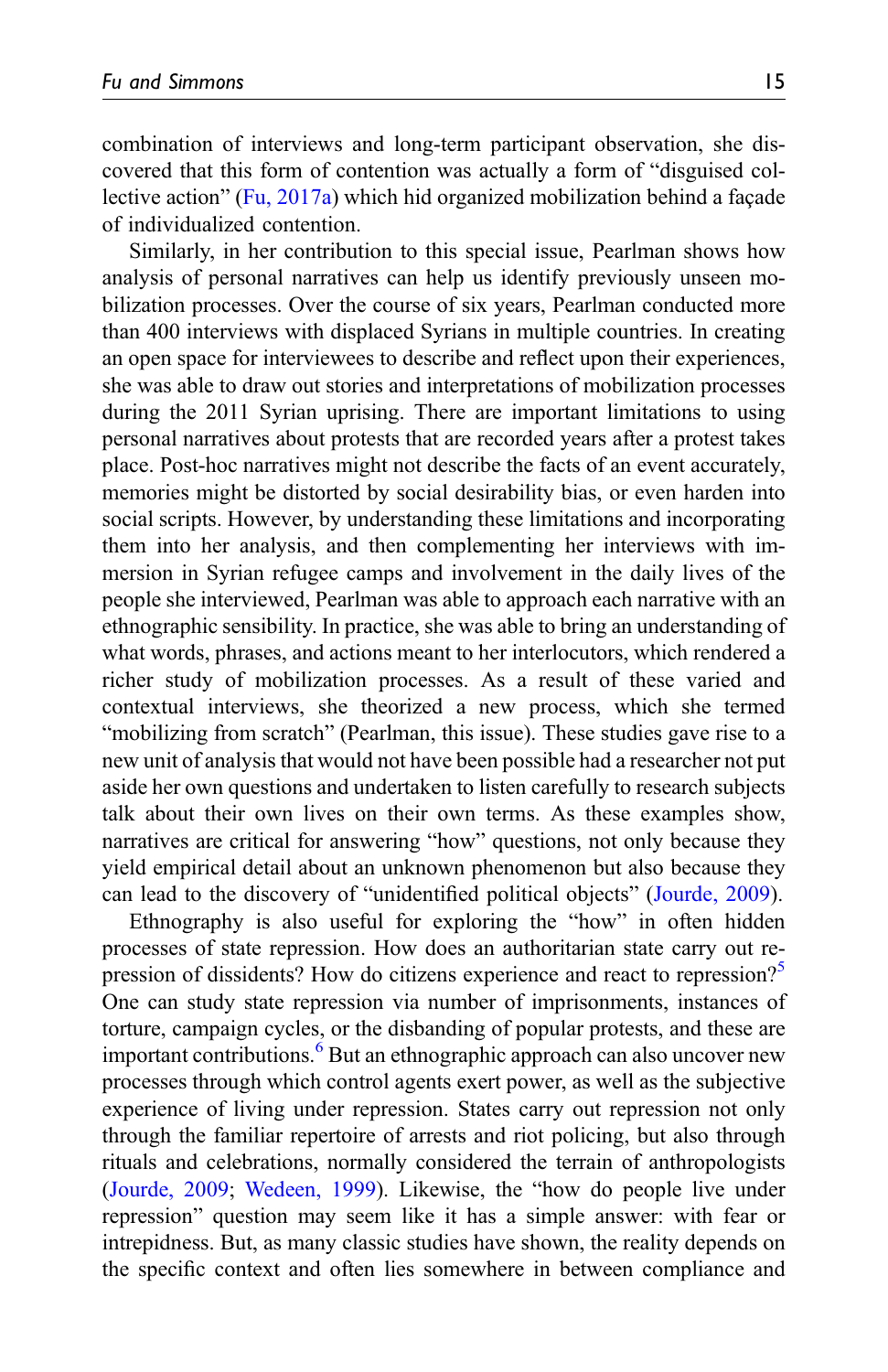rebellion. For Malaysian peasants, resistance can be documented in the way they address their landlords behind their backs [\(Scott, 1985](#page-24-8)). For Syrians living under Assad's rule, dissimulation comes in the form of behaving "as if" they believed in their ruler's personality cult [\(Wedeen, 1999\)](#page-25-13).

The question of how states repress is ripe for ethnographic analysis. In her contribution to this special issue, Lerner argues that the opaque nature of authoritarian and hybrid states such as Russia under Putin makes it particularly important to understand how incumbents co-opt individuals of influence via a longitudinal perspective (see also [Malesky & Schuler, 2010,](#page-23-11) p. 482). Based on a decade of fieldwork involving observations of graffiti in public spaces combined with expert interviews, Lerner examines how the Russian state between 2012 and 2018 co-opted political graffiti artists. Through photographic documentation of street graffiti and how it changed over time, her study finds that the Russian state, via the Ministries of Culture and Interior, in addition to other local institutions, bought off graffiti artists and successfully replaced critical public art with pro-Kremlin artwork. Lerner immersed herself in daily life first in Moscow generally and then with a community of graffiti artists, mapping out different graffiti districts in Moscow, and conducting longitudinal and multi-sited observations of symbols and discourse. It is through this embedded ethnography that Lerner arrives at the finding that cooptation need not involve state security; paying off artists and societal leaders is sufficient. This finding complements a wealth of studies that have examined why hybrid regimes engage in co-optation (e.g., [Robertson, 2010,](#page-24-12) p. 4; [Koesel, 2014](#page-23-12), p. 3) by honing in on the specific methods the state uses to accomplish such a repressive mission.

Importantly, "how" questions can also draw our attention to those structures and forces *outside of a movement* that shape contention. For example, when [Blee and Currier \(2007\)](#page-21-13) ask how national elections affect social movements, they uncover the ways in which group culture plays a critical role in determining collective responses to elections, which, in turn, impacts a movement's trajectory. The work then sheds light on broader questions about the relationship between states and social movements. Similarly, when [Schwedler \(2020](#page-24-14), p. 71) asks, "[How have] changes to the built environment inadvertently constrained or limited possibilities for protest?", she focuses our attention on how structures outside of a movement influence movement dynamics. By taking an ethnographic approach to space, Schwedler shows how space both creates and constrains possibilities for protest. In short, ethnography can reveal a new "how" outside of the movement itself that would likely remain obscure or invisible otherwise.

Finally, ethnography can also answer the question of *how movements* sustain themselves after the eruption of an episode. Internal movement outcomes is an understudied phenomenon as many studies gravitate toward the most dramatic periods of social movements when people take to the streets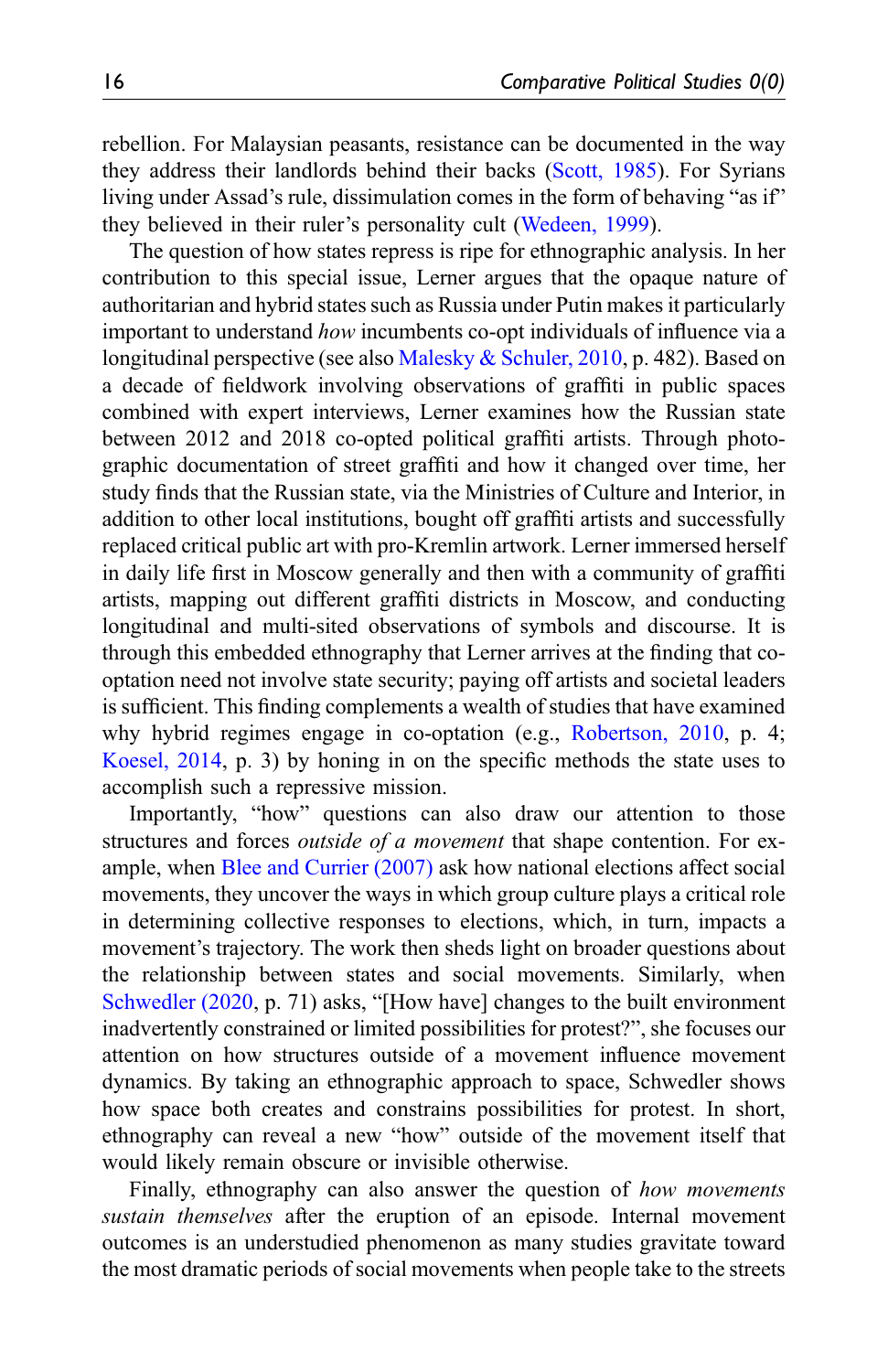in protest. In her contribution to the special issue, Bishara uses ethnography, situated in a "diverse case methods" design (see [Seawright & Gerring, 2008\)](#page-24-15), to examine how duration and geographic scope can affect a movement's aftermath. Conducting extensive field research and interviews with "ethnographic sensibility" ([Schatz, 2009\)](#page-24-3) in four different "semi-authoritarian" countries in the Middle East, Bishara was able to reconstruct protest events and decipher how different protest actions affected internal social movement dynamics. This involved interviewing protest participants on the daily routines of their protest, including seemingly apolitical habits such as sleeping, cooking, and cleaning. The timing of the protests and the risks involved in their direct observation prohibited Bishara from conducting participant observation at the time of the protest themselves. Even as this limited the kinds of questions she could ask, Bishara was able to immerse herself in the context in which the protests occurred after the fact, allowing her to ask new questions about the construction of collective memories and the political work that the protests could do after the fact. This grounded research led to the discovery of what she terms "the generative power of protest" (in this issue).

## Leveraging Ethnography to Answer the "Why"

Third, ethnographic approaches can also be used to answer "why" questions in contentious politics. Many political scientists assume ethnographic work is not well-suited to causal analysis, and many ethnographers eschew causal claims. However, ethnography is well-positioned to ask "why" questions, make causal claims, and advance general arguments (see [Wedeen, 2010\)](#page-25-5). This is a less traditional application of ethnography, since many ethnographers think about causal arguments and generalizability differently than scholars who use other research methods ([Schatz, 2009,](#page-24-3) pp. 10–11; Simmons & Smith, forthcoming). When ethnographers think about how their research travels, they are likely not claiming that the relationships identified in one field site will travel unchanged to another. Rather, they may claim that the theoretical and conceptual discoveries of one context can have relevance to another site.

For ethnographers looking to make causal claims, a causal story might not entail specific variables leading to a set of outcomes but may instead be about how particular structures or conditions helped to produce actions (see [Fujii,](#page-22-16) [2008\)](#page-22-16). By gaining first-hand insight into the subjective lenses of contentious actors and consciously thinking about the connections between the unique and the typical as they do, scholars can use ethnography to tell causal stories that travel across time and place. For example, figuring out why poor people would run high risks to support rebels required extended participant observation combined with interviews and map-making workshops [\(Wood, 2003\)](#page-25-8). Similarly, ethnographic methods revealed how attention to the meanings that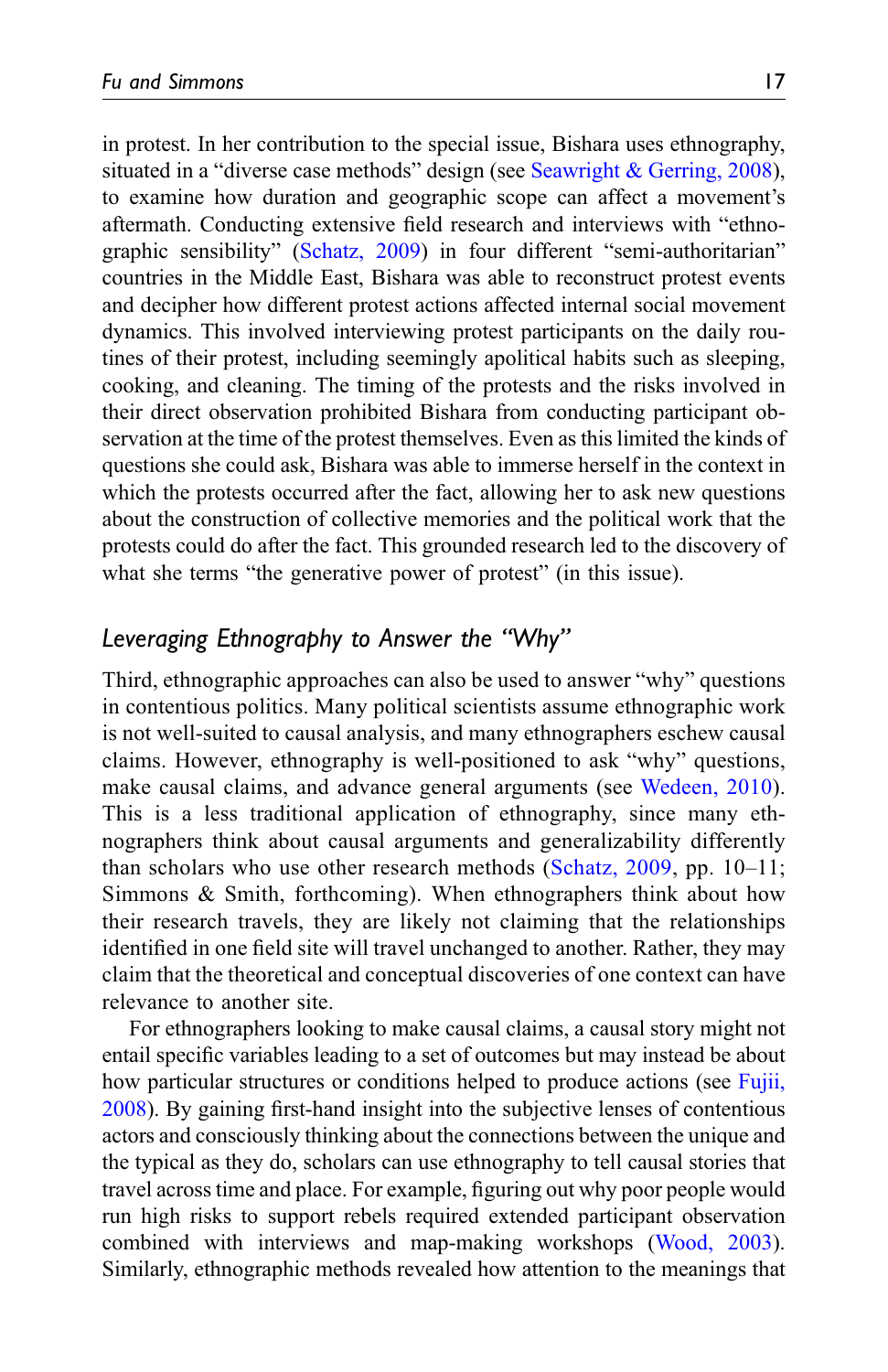grievances take on can play a critical role in our understandings of why people mobilize ([Simmons, 2014\)](#page-24-16). Both of these studies not only offer causal accounts but also generate generalizable insights.

Ethnography is particularly important in our efforts to answer "why" questions because it requires that we take the complexity and messiness of everyday life seriously. In the service of simplicity, causal analysis often encourages scholars to think in categories that run roughshod over the contradictions of social reality. By putting those contradictions front and center, ethnographic causal analysis may appear less determinate than other approaches: ethnographers rarely use the language of "necessary" or "sufficient" causes and largely eschew predictive claims. But this does not make the answer to the "why" any less convincing. Take, for example, [Wolford](#page-25-14)'s [\(2010\)](#page-25-14) work on Brazil's Landless Workers' Movement (MST). Among many questions, Wolford asks: Why did the MST lose power in a region that was a stronghold? Through ethnographic research and analysis, including participant observation and interviews, Wolford shows how within any one movement, there are varying types of engagement and attachment, as well as varying intensity levels. In doing so, she reminds us that the "outcomes" that interest us are often not as clearly defined as researchers might like. As she argues, "The thick line between inside and outside that social movements draw for strategic reasons … are rarely—if ever—mirrored on the ground" ([Wolford, 2007](#page-25-15), p. 17).

Both movement membership and movement strength are not as cut and dry as they appear to be—and only ethnography can reveal these tensions. This, in turn, pushes us to think differently about the questions we ask. Wolford shows that putting the MST in Agua Preta into a category of "movement failure" does not capture the dynamics on the ground. Instead, scholars should be looking at the MST's activities in the region to understand the ways in which even the same activities, depending on the perspective one takes, may be understood as contributing to movement strength and movement weakness at the same time. Though ethnography, Wolford answers a "why" question and complicates the question itself in consequential ways.

In her article in this volume, Simmons shows how the meanings that are uncovered through ethnographic research can be critical in our efforts to explore "why" questions. She asks: Why do targets of social movement activities respond to movements in the ways they do? Through a study of two cases of social mobilization, one in response to water privatization in Bolivia and the other in response to rising corn prices in Mexico, she finds that targets' perceptions of social movement claims can be a critical component of the answer. The article argues that a target's understanding of a social movement's claims helps shape its response, which, in turn, shapes the evolution of the social movement. In each case, differences in how public authorities understood the movements' claims help explain why they reacted in starkly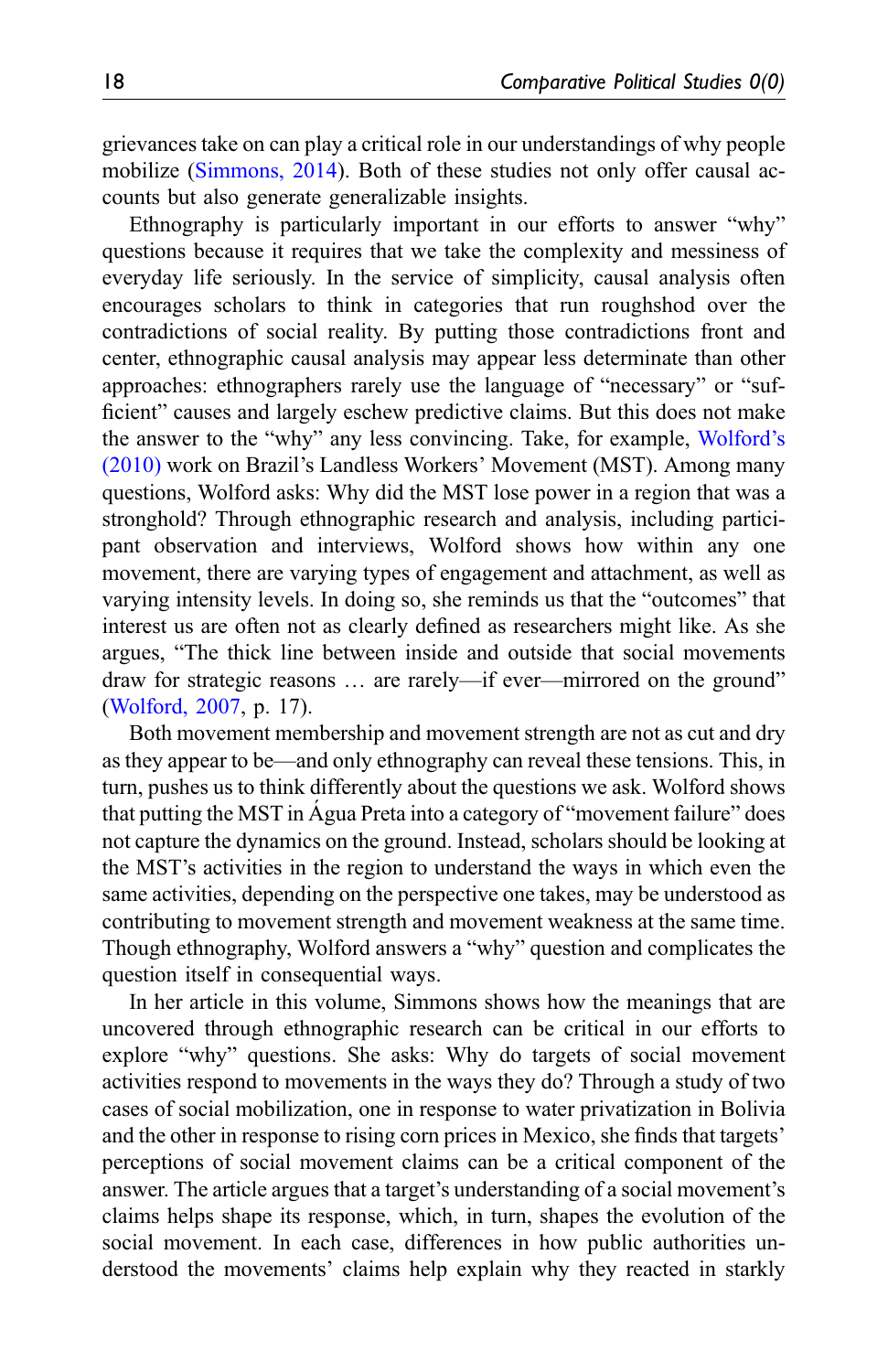different ways to the emerging movements. Through participant observation, in-depth interviews, and an ethnographic approach to archival materials, Simmons is able to show how the meanings that social movement grievances took on for state officials charged with movement response shaped their policy choices. Where officials appreciated the symbolic value of the good at stake, they acted quickly to curtail resistance. Where officials failed to grasp those meanings, they dismissed the potential for widespread mobilization and inadvertently accelerated movement growth.

Like Bishara and Pearlman, Simmons was unable to observe the protests (and responses to them) as they unfolded. She was constrained in the questions she could ask and the data available to her because she was not in the meetings where officials made key decisions. She relied instead on their accounts of what happened and why they made the choices they did. But she need not, and does not, take those accounts at face value. Instead, she drew on participant observation with policy makers and social movement participants post-facto to try to make sense of what people said during interviews and why, and the meanings those words, as well as the stated beliefs and actions they describe, take on. Ultimately, through this careful approach to data collection and analysis, Simmons's study shows not only how ethnography can help to answer "why" questions but also that an ethnographic sensibility can be indispensable to the process.

Finally, ethnography can help us to answer one of the most difficult questions in contentious politics—why people *do not* mobilize.<sup>[7](#page-21-14)</sup> The question is difficult not because a lack of mobilization is particularly puzzling, but rather because it is over-determined. There are so many reasons not to take the risks involved in mobilization, and untangling which reasons are at work is a daunting challenge. Through ethnographic research and analysis, [Wedeen](#page-25-9) [\(2019\)](#page-25-9) took on a particularly challenging subject: civil war in Syria. By embracing the ambiguities and confusions of Syrian life during the early stages of the civil war, Wedeen is able to highlight the important role of ambivalence. By focusing on Syrians in the middle—those Syrians who supported neither the Assad regime nor the rebels—Wedeen takes us to the question at the heart of the survival of the Assad regime: Why did so many Syrians choose *not* to rebel? Her work shows how the inability of some Syrians to "entertain the possibility of a salutary alternative to what they could admit was a problematic status quo" [\(Wedeen, 2019,](#page-25-9) p. 41) helped to drive their quiescence. The research reveals how "an ideological structural of disavowal can work politically to stifle transformation" ([Wedeen, 2019](#page-25-9), p. 12) and how ambivalence can be central to maintaining the status quo. Wedeen shows the crucial role of ethnographic analysis, including of cultural products—films, videos, television serials, comedies, and online content—in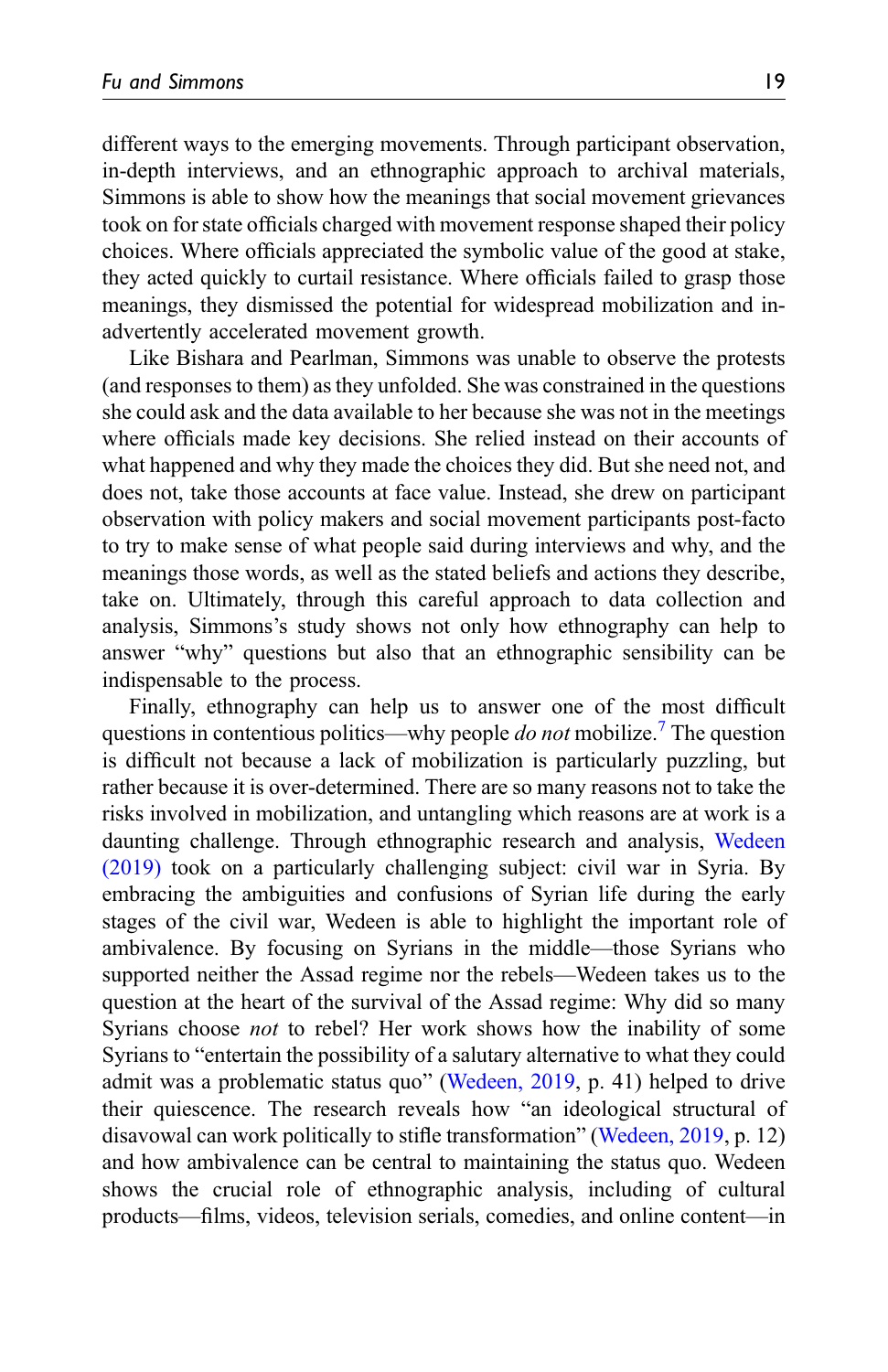elucidating the ideological contours of the Syrian revolution and explaining why the Assad regime held onto power.

Ethnography allows us to "record the trajectory of group life as it unfolds, capturing the fits and starts—the messiness—of social interaction" (Blee  $\&$ [Currier, 2007,](#page-21-13) p. 162). By capturing this messiness, ethnography reminds us that the "what" is not always as straightforward as it seems, that the "how" can reveal crucial processes at work, and that even the "why" questions require attention to everyday lived experiences. Ultimately, ethnography both reminds us of the importance of the "what" and "how" questions in contentious politics and is uniquely well-positioned to answer not only these questions but also the "why" questions that drive so much of our inquiry in contentious politics.

## Conclusion: Implications for Studying Illiberal States

This special issue illustrates that "what," "how," and "why" questions can expand the repertoire of puzzles in comparative politics and that ethnography (alone or paired) is an important method for answering them. Beyond contentious politics, ethnography can also be particularly valuable when studying illiberal states, where political processes are often hidden, survey data are unreliable, and archival material hard to  $access^8$  $access^8$ . The current decade has witnessed the global rise of illiberal regimes and the backsliding of established democracies. Far from ushering in the "end of history" ([Fukuyama, 1992](#page-22-17)), a renewed era of authoritarianism appears to have dawned. In 2018, 55% of countries in the world were considered to be not free or partly free, marking a 12-year "global slide" since 2006 ([Abramowitz, 2018](#page-21-16)). Democracies are said to be in peril [\(Levitsky & Ziblatt, 2018](#page-23-13)), and the latest wave of social movements in the Middle East did little to resuscitate democracy [\(Ketchley, 2017\)](#page-23-14). With the emergence of illiberal leviathans such as China and Russia, the persistence of authoritarianism in the Middle East, and the fragility of democracies in Latin America and Africa, it is imperative to re-examine the dynamics of contention.

Doing this kind of ethnographically inspired research in illiberal states requires special attention to safety and research ethics. Research environments where protestors are often harassed, jailed, or punished by other means can be dangerous terrains for both researchers and subjects. It is especially important to figure out where the "red lines" of political acceptability are by speaking with local scholars and interlocutors ([Shih, 2015](#page-24-17), pp. 20-22). It is equally important to protect one's data both in the field and when publishing articles by not disclosing one's fieldnote publicly [\(Cramer, 2015,](#page-22-18) pp. 17-20). To the extent that interview data are published as an appendix, it should be done with an eye to balancing the need for reporting the sampling frame, saturation, length, format, and other criteria with the need to protect subjects' identities (see [Bleich and](#page-22-19) [Pekkanen 2013\)](#page-22-19). As many scholars have argued the standards for data transparency should be different for qualitative and intensive fieldwork projects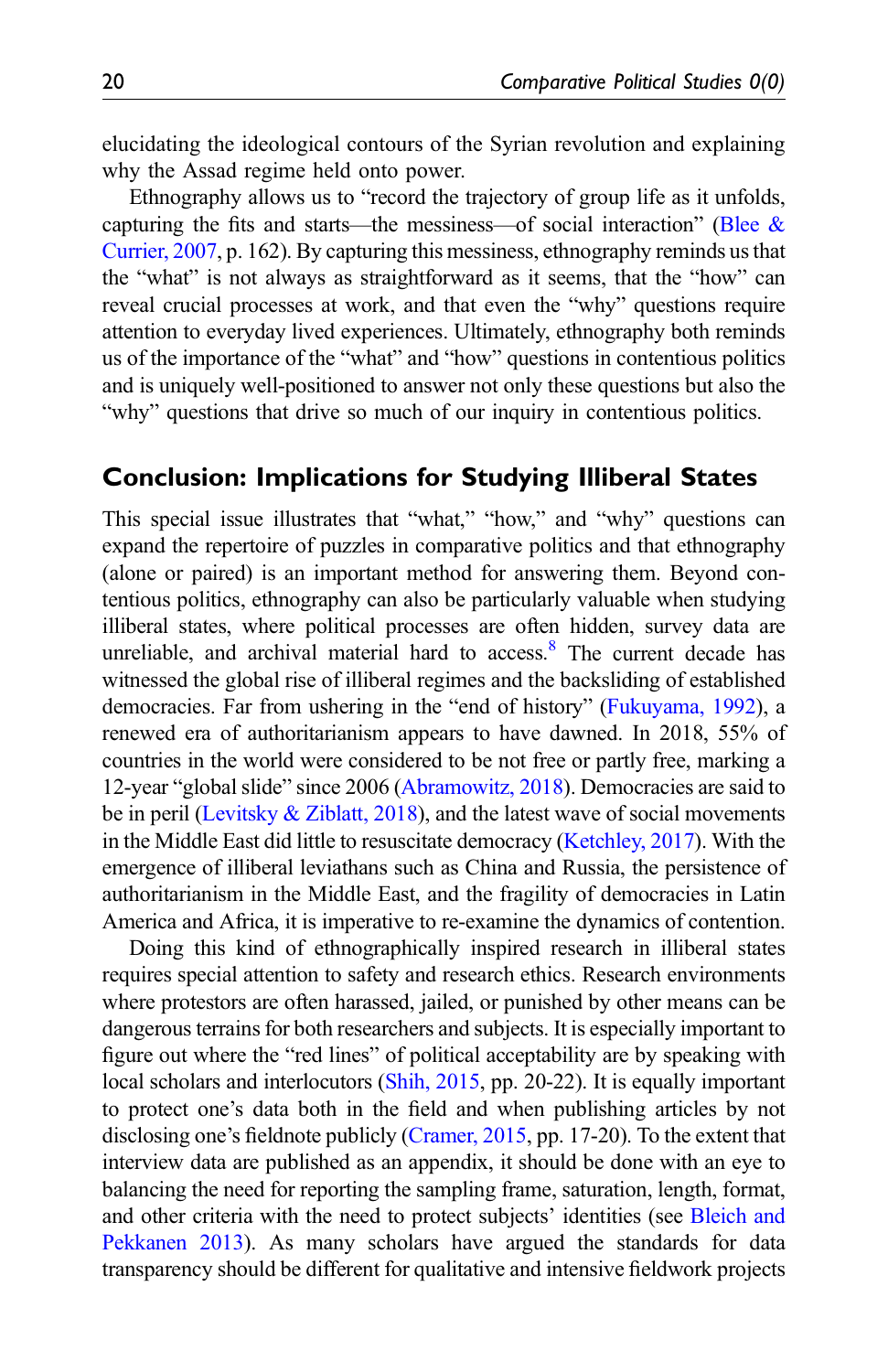because replicability—the justification for data transparency—is not desirable for interpretive work or for certain kinds of interview research ([Cramer, 2015,](#page-22-18) pp. 17-20; [Tripp, 2018](#page-25-16)). In authoritarian research, it is especially advisable to take precautions by assessing risk before, during, and post-research.<sup>9</sup>

Such challenges should not bar researchers from adopting an "ethnographic sensibility" [\(Schatz, 2009\)](#page-24-3) by putting one's ears close to the ground and documenting both "public and hidden transcripts" [\(Scott, 1990](#page-24-13)). Doing so can yield contextualized and missing data. Furthermore, adopting such a sensibility is not rocket science—it simply requires scholars to be attuned to the meanings behind political objects and processes [\(Simmons & Smith,](#page-24-18) [2017\)](#page-24-18). This is particularly important to the study of illiberal states, where "democracy" and "protest" or "repression" may carry entirely different meanings than in other settings. To leave this kind of meaning-deciphering work to anthropologists or sociologists would be a missed opportunity for political scientists. Instead, we need to dig and dig deep into the social reality by broadening the range of puzzles we ask about and embracing whatever method is most suitable for analyzing them, including political ethnography.

In short, this special issue showcases both that "what" and "how" questions can be worthwhile in their own right and that they play indispensable roles in answering "why" and "under what conditions" questions. These can identify processes or variations that were previously unknown or thought to be insignificant, such as variations in how different regimes deploy repression at the ground level, or how authoritarian legacies affect movements after regime change. How a social phenomenon occurs can be just as important as why it occurs or the way it does. It is a central piece in our collective effort to understand and explain social reality.

#### Declaration of Conflicting Interests

The author(s) declared no potential conflicts of interest with respect to the research, authorship, and/or publication of this article.

#### Funding

The author(s) received no financial support for the research, authorship, and/or publication of this article.

#### ORCID iD

Diana Fu **b** <https://orcid.org/0000-0001-8819-3641>

#### Notes

<span id="page-20-0"></span>1. Ethnographies that center place and space, including institutions and the built environment, are increasingly common and are making crucial contributions to our understandings of politics generally and contention specifically (e.g., see [Pachirat,](#page-23-15)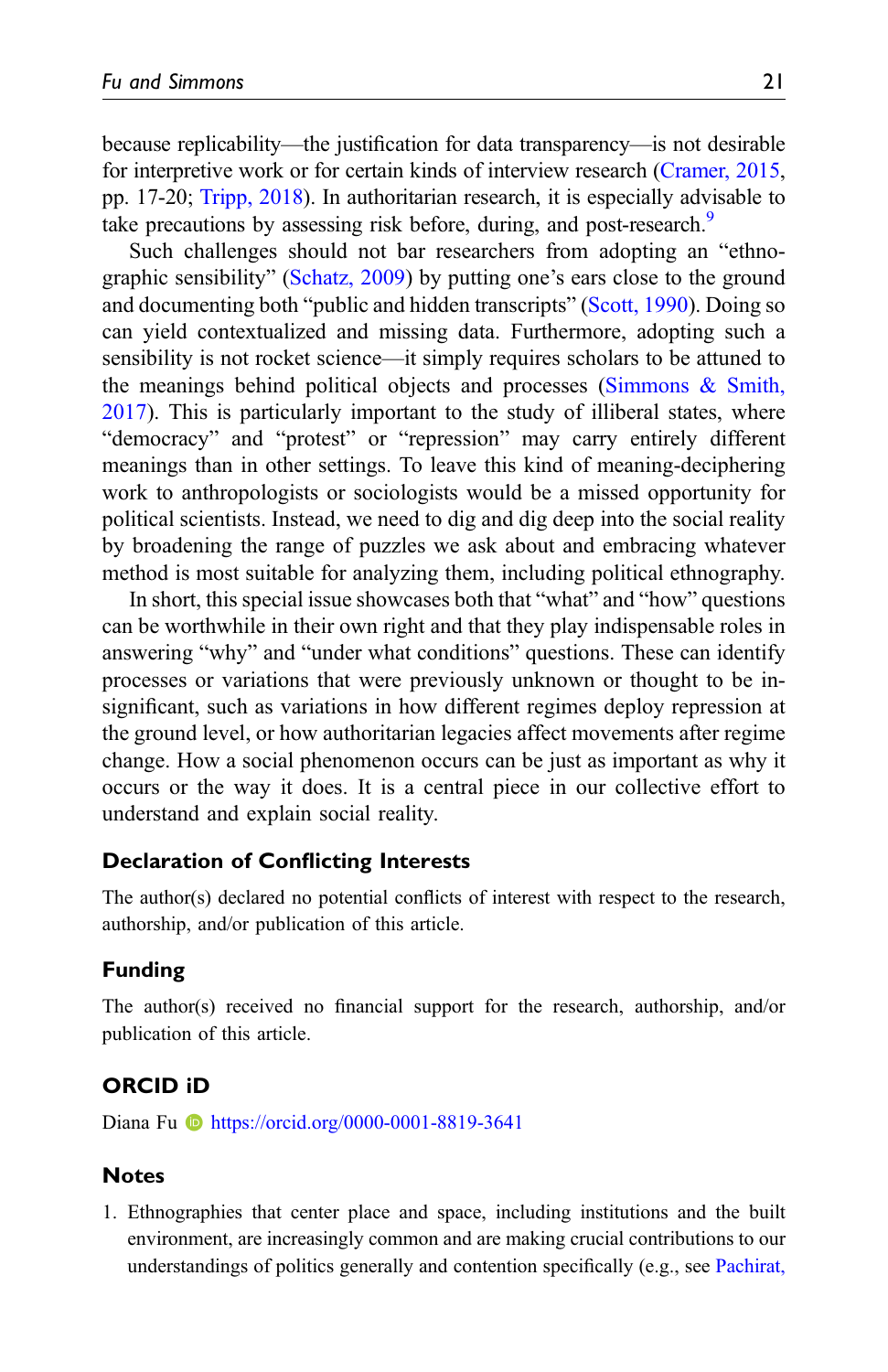[2013;](#page-23-15) [Schwedler, 2020;](#page-24-14) Lerner, this issue). While these works might not require participant observation, they do tend to involve immersion in one or more field sites.

- <span id="page-21-5"></span><span id="page-21-2"></span>2. See Sidney Tarrow's conclusion to the special issue.
- 3. Mechanisms that the authors identified included identity shift, attribution of opportunity and threat, the framing of contention, and actor constitution, among others ([McAdam et al., 2001](#page-23-6)).
- <span id="page-21-6"></span>4. See [Tilly \(1984\)](#page-25-17) for an excellent discussion of the limitations of focusing solely on "variation-seeking" questions and analysis.
- <span id="page-21-11"></span>5. [Davenport and Inman \(2012\)](#page-22-20) have argued that scholars know relatively little about repression's impact on social and political phenomenon.
- <span id="page-21-12"></span>6. See, for example, [Blaydes \(2018\);](#page-21-1) [Pan and Siegel \(2020\)](#page-24-19); [Truex \(2019\)](#page-25-18).
- <span id="page-21-15"></span><span id="page-21-14"></span>7. Tilly and Tarrow also make this point in Contentious Politics ([2015](#page-25-12)).
- 8. See O'[Brien and Stern \(2008\)](#page-23-16) for how to study contention in China, an illiberal state.
- <span id="page-21-17"></span>9. See [Jacobs et al. \(2021\)](#page-23-17) for a broader discussion of how scholars approach questions of transparency in qualitative research.

#### References

- <span id="page-21-16"></span>Abramowitz, M. J. (2018). Freedom in the world 2018: Democracy in crisis. Freedom House. [https://freedomhouse.org/report/freedom-world/2018/democracy-crisis.](https://freedomhouse.org/report/freedom-world/2018/democracy-crisis)
- <span id="page-21-10"></span>Almeida, P. D. (2003). Opportunity organizations and threat-induced contention: Protest waves in authoritarian settings. American Journal of Sociology, 109(2), 345-400.
- <span id="page-21-3"></span>Auyero, J. (2007). Routine politics and violence in Argentina: The gray zone of state power. Cambridge University Press.
- <span id="page-21-4"></span>Auyero, J., & Joseph, L. (2007). Introduction: Politics under the Ethnographic microscope. In L. Joseph, M. Mahler, & J. Auyero (Eds.), New perspectives in political ethnography (pp. 1-14). Springer.
- <span id="page-21-7"></span>Avanza, M. (2018). Plea for an emic approach Towards 'ugly movements': lessons from the divisions within the Italian Pro-life movement. Politics and Governance, 6(3), 112-125.
- <span id="page-21-9"></span>Beissinger, M. (2002). Nationalist mobilization and the collapse of the Soviet state. Cambridge University Press.
- <span id="page-21-0"></span>Berman, C. E. (2020). Policing the organizational threat in morocco: Protest and public violence in liberal autocracies. American Journal of Political Science. doi:[10.1111/](https://doi.org/10.1111/ajps.12565) [ajps.12565](https://doi.org/10.1111/ajps.12565).
- <span id="page-21-1"></span>Blaydes, L. (2018). State of repression: Iraq under Saddam Hussein. Princeton University Press.
- <span id="page-21-8"></span>Blee, K. M. (2003). Inside organized racism: Women in the hate movement. University of California Press.
- <span id="page-21-13"></span>Blee, K. M., & Currier, A. (2007). Are national politics local? Social movements responses to the 2004 US presidential elections. In J. Joseph, M. Mahler, & J. Auyero (Eds.), New perspectives in political ethnography. Springer.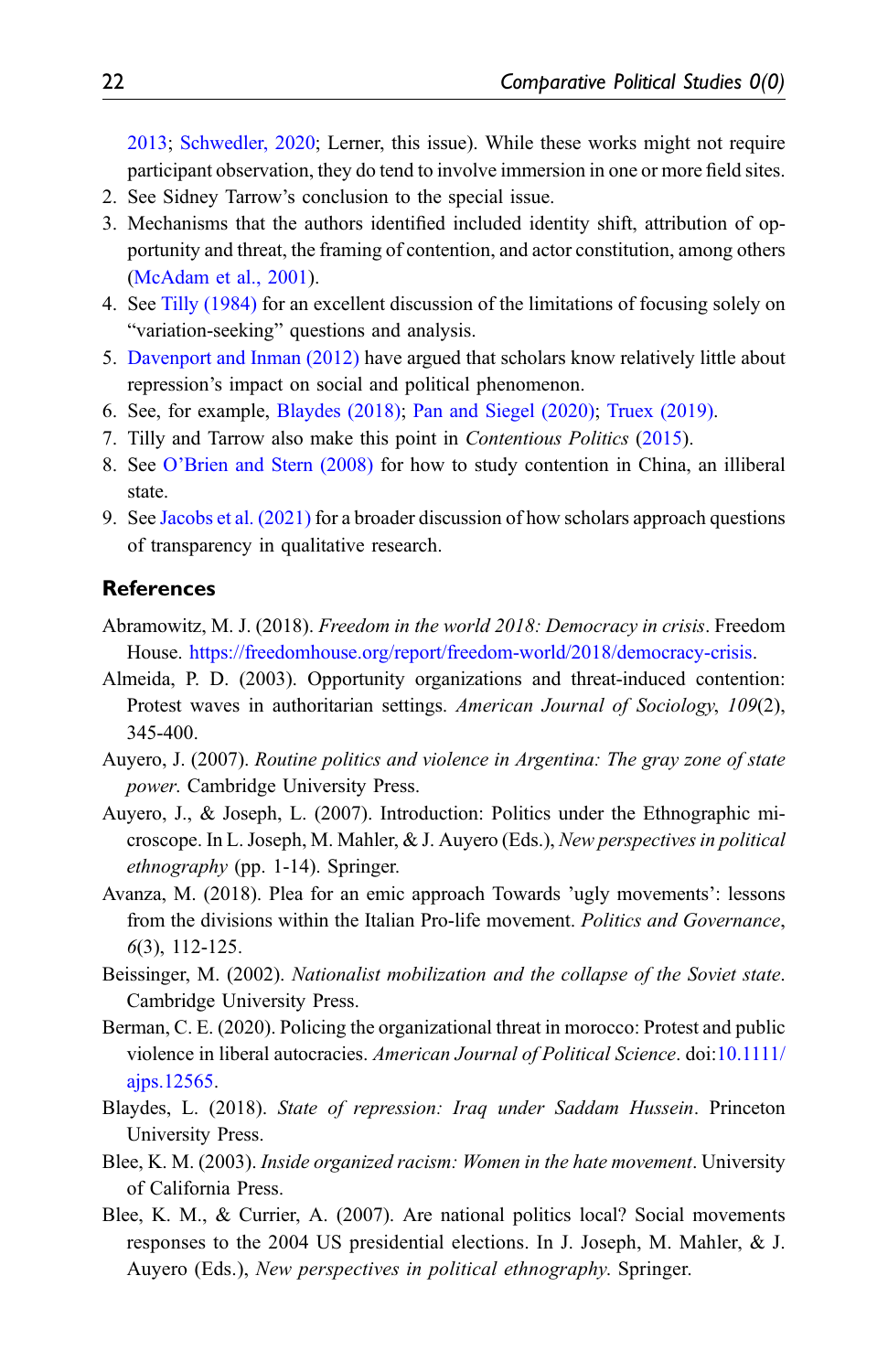- <span id="page-22-19"></span>Bleich, E., & Pekkanen, R. (2013). How to Report interview data. In L. Mosley (ed), Interview Research in Political Science. Ithaca: Cornell University Press, pp. 84-105.
- <span id="page-22-13"></span>Bunce, V. J., & Wolchik, S. (2011). Defeating authoritarian leaders in post-Communist countries. Cambridge University Press.
- <span id="page-22-10"></span>Chen, X. (2011). Social protest and contentious authoritarianism in China (Illustrated edition). Cambridge University Press.
- <span id="page-22-18"></span>Cramer, K. (2015). Transparent explanations, yes. Public transcripts and fieldnotes, no: ethnographic research on public opinion. Qualitative & Multi- Method Research Newsletter, 13(1), 17-18.
- <span id="page-22-11"></span>Davenport, C., (2005). Introduction: Repression and mobilization: Insights from political science and sociology. In C. Davenport, H. Johnston & C. Mueller (Eds.), Repression and mobilization (pp. vii-xiii). University of Minnesota Press.
- <span id="page-22-20"></span>Davenport, C., & Inman, M. (2012). The state of state repression research since the 1990s. Terrorism and Political Violence, 24(4), 619-634.
- <span id="page-22-14"></span>Della Porta, D. (2013). Clandestine political violence. Cambridge University Press.
- <span id="page-22-5"></span>Dunning, T. (2012). Natural experiments in the social sciences: A design-based approach. Cambridge University Press.
- <span id="page-22-12"></span>Earl, J. (2011). Political repression: Iron fists, velvet gloves, and diffuse control. Annual Review of Sociology, 37, 261-284.
- <span id="page-22-0"></span>Ekiert, G., & Perry, E. J. (2020). State-mobilized movements: A research agenda. In G. Ekiert, E. J. Perry, & X. Yan (Eds.), Ruling by other means: State-mobilized movements (pp. 1-23). Cambridge University Press.
- <span id="page-22-9"></span>Ekiert, G., Perry, E. J., & Yan, X. (Eds.), (2020). Ruling by other means: Statemobilized movements Cambridge University Press.
- <span id="page-22-4"></span>Escobar, A. (1992). Culture, Practice and Politics. Critique of Anthropology, 12(4), 395-432.
- <span id="page-22-15"></span>Fu, D. (2017a). Disguised collective action in China. Comparative Political Studies, 50(4), 499-527.
- <span id="page-22-7"></span>Fu, D. (2017b). Fragmented control: Governing contentious labor organizations in China. Governance, 30(3), 445-462.
- <span id="page-22-1"></span>Fu, D. (2018). Mobilizing without the masses: Control and contention in China. Cambridge University Press.
- <span id="page-22-16"></span>Fujii, L. A. (2008). The power of local ties: Popular participation in the Rwandan genocide. Security Studies, 17(3), 568-597.
- <span id="page-22-17"></span><span id="page-22-8"></span>Fukuyama, F. (1992). The end of history and the last man. Free Press.
- <span id="page-22-6"></span>Geertz, C. (1973). The interpretation of cultures: Selected essays. Basic Books.
- Gisselquist, R. M. (2014). Paired comparison and theory development: Considerations for case selection. PS. Political Science & Politics, 47(2), 477-484.
- <span id="page-22-2"></span>Giugni, M., & Grasso, M. T. (2019). Street citizens: Protest politics and social movement activism in the age of globalization. Cambridge University Press.
- <span id="page-22-3"></span>Hassan, M. (2020). Regime threats and state solutions: Bureaucratic loyalty and embeddedness in Kenya. Cambridge University Press.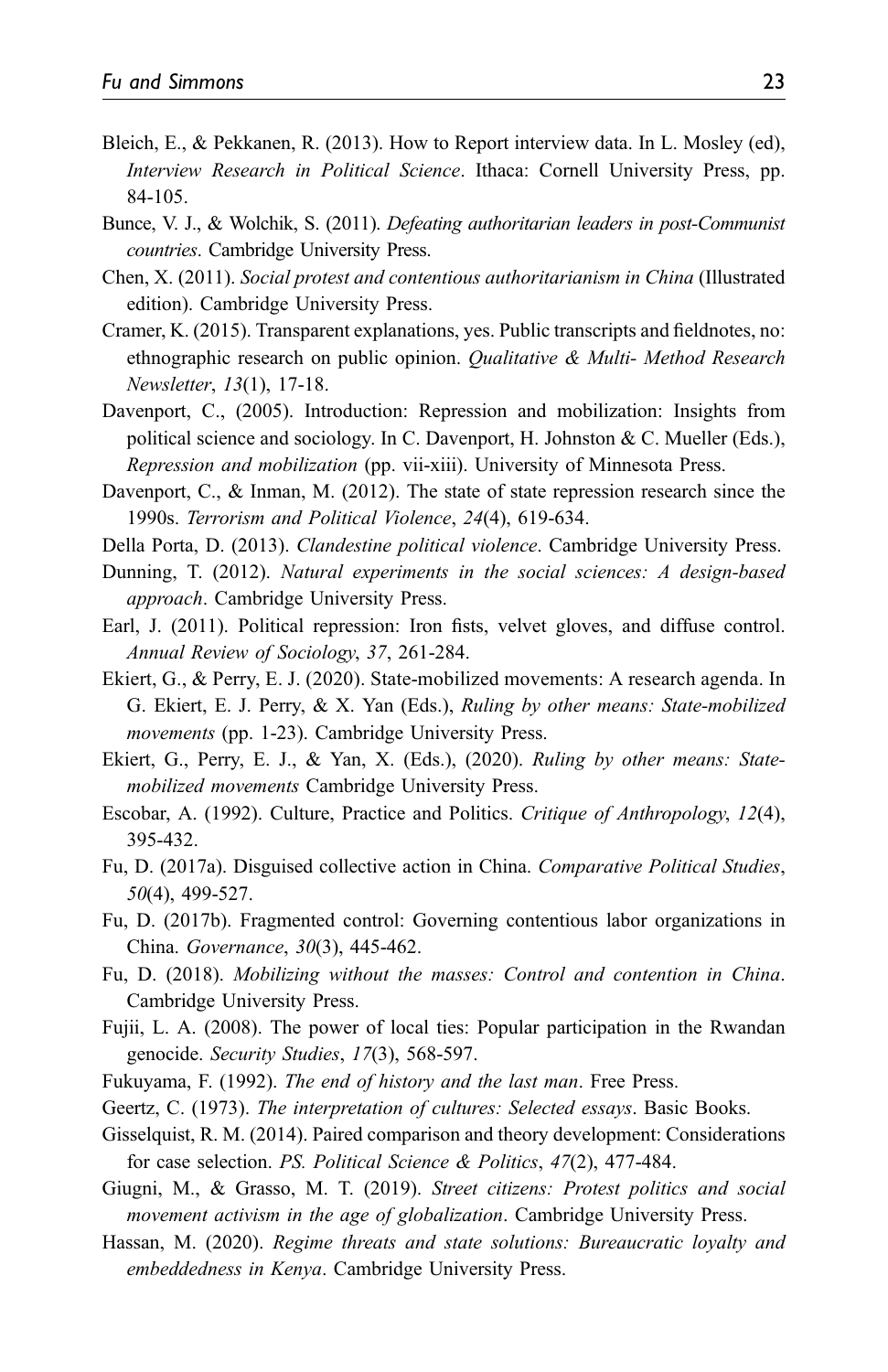- <span id="page-23-10"></span>Hochschild, A. R. (2016). Strangers in their own land: Anger and mourning on the American right. The New Press.
- <span id="page-23-17"></span>Jacobs, A. M., Büthe, T., Arjona, A., Arriola, L. R., Bellin, E., Bennett, A., Björkman, L., Bleich, E., Elkins, Z., Fairfield, T., Gaikwad, N., Greitens, S. C., Hawkesworth, M., Herrera, V., Herrera, Y. M., Johnson, K. S., Karakoç, E., Koivu, K., Kreuzer, M., … Yashar, D. J. (2021). The qualitative transparency deliberations: insights and implications. Perspectives on Politics, 19(1), 171-208.
- <span id="page-23-8"></span>Jourde, C. (2009). The ethnographic sensibility: Overlooked authoritarian dynamics and Islamic ambivalences in West Africa. In E. Schatz (Ed.), Political ethnography: What immersion contributes to the study of power (pp. 201-216). University of Chicago Press.
- <span id="page-23-4"></span>Juris, J. S. & Khasnabish, A. (Eds.), (2013). Insurgent encounters: Transnational activism, ethnography, and the political. Duke University Press Books.
- <span id="page-23-5"></span>Juris, J.S., & Khasnabish, A. (2015). Immanent accounts: ethnography, engagement, and social movement practices. In D. Della Porta & M. Diani (Eds.), The Oxford handbook of social movements. Oxford University Press.
- <span id="page-23-14"></span>Ketchley, N. (2017). Egypt in a time of revolution: Contentious politics and the Arab Spring. Cambridge University Press.
- <span id="page-23-12"></span>Koesel, K. J. (2014). Religion and authoritarianism: Cooperation, conflict, and the consequences. Cambridge University Press.
- <span id="page-23-13"></span><span id="page-23-11"></span>Levitsky, S., & Ziblatt, D. (2018). How democracies die. Crown.
- Malesky, E., & Schuler, P. (2010). Nodding or needling: Analyzing delegate responsiveness in an authoritarian parliament. American Political Science Review, 104(3), 482-502.
- <span id="page-23-1"></span>Mares, I., & Young, L. E. (2019). Conditionality & coercion: Electoral clientelism in Eastern Europe. Oxford University Press.
- <span id="page-23-0"></span>Mattingly, D. C. (2020). The art of political control in China. Cambridge University Press.
- <span id="page-23-9"></span>McAdam, D. (1983). Tactical innovation and the pace of insurgency. American Sociological Review, 48(6), 735-754.
- <span id="page-23-7"></span>McAdam, D., & Tarrow, S. (2011). Introduction: Dynamics of contention ten years on. Mobilization: An International Quarterly, 16(1), 1-10.
- <span id="page-23-6"></span>McAdam, D., Tarrow, S. G., & Tilly, C. (2001). Dynamics of contention. Cambridge University Press.
- <span id="page-23-2"></span>Nugent, E. R. (2020). After repression: How polarization derails democratic transition. Princeton University Press.
- <span id="page-23-16"></span>O'Brien, K. J., & Stern, R. E. (2008). Introduction: Studying contention in contemporary China. In K. J. O'Brien (Ed.), Popular protest in China. Harvard University Press.
- <span id="page-23-15"></span>Pachirat, T (2013). Every twelve seconds: Industrialized slaughter and the politics of sight. Yale University Press.
- <span id="page-23-3"></span>Pader, E. (2006). Seeing with an ethnographic sensibility. In D. Yanow & P. Schwartz-Shea (Eds.), Interpretation and method: Empirical research methods and the interpretive turn (pp. 161-175). M.E. Sharpe.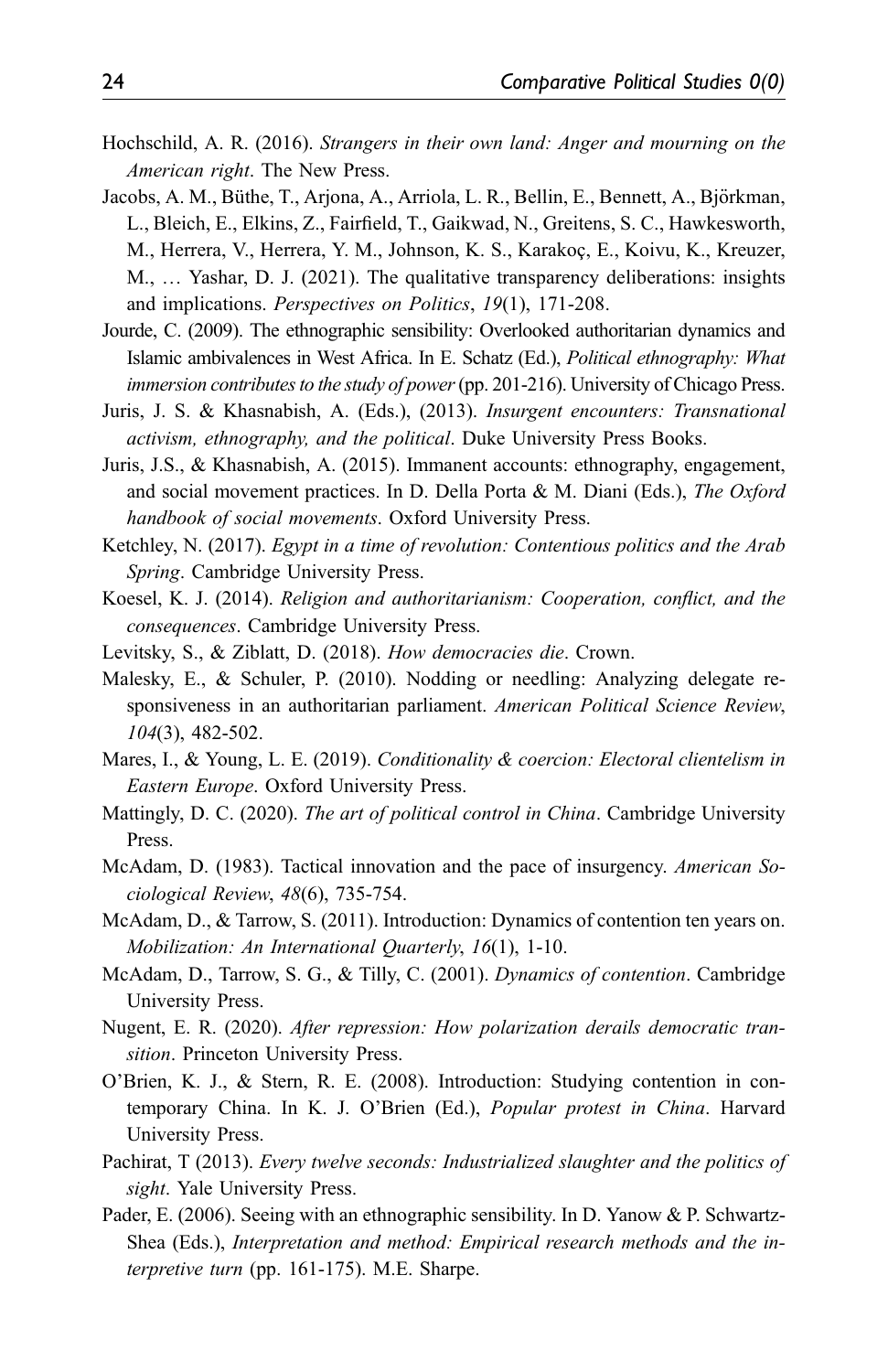- <span id="page-24-0"></span>Pan, J. (2020). Welfare for autocrats: How social assistance in China cares for its rulers. Oxford University Press.
- <span id="page-24-19"></span>Pan, J., & Siegel, A. A. (2020). How Saudi crackdowns fail to silence online dissent. American Political Science Review, 114(1), 109-125.
- <span id="page-24-10"></span>Parkinson, S. E. (2021). Practical ideology in militant organizations. World Politics, 73(1), 52-81.
- <span id="page-24-11"></span>Pasotti, E. (2020). Resisting redevelopment: Protest in aspiring global cities. Cambridge University Press.
- <span id="page-24-4"></span>Plows, A. (2008). Social movements and ethnographic methodologies: An analysis using case study examples. Sociology Compass, 2(5), 1523-1538.
- <span id="page-24-12"></span>Robertson, G. B. (2010). The politics of protest in hybrid regimes: Managing dissent in post- Communist Russia. Cambridge University Press.
- <span id="page-24-3"></span>Schatz, E. (Ed.). (2009). Political ethnography: What immersion contributes to the study of politics. University of Chicago Press.
- <span id="page-24-1"></span>Schatz, E. D. (2021). Slow anti-Americanism: Social movements and symbolic politics in Central Asia. Stanford University Press.
- <span id="page-24-9"></span>Schwedler, J. (2018). Routines and ruptures in anti-Israeli protests in Jordan. In F. Volpi & J. M. Jasper (Eds.), Microfoundations of the Arab uprisings (pp. 67-88). Amsterdam University Press.
- <span id="page-24-14"></span>Schwedler, J. (2020). Material obstacles to protest in the urban built environment: Insights from Jordan. Contention, 8(1), 70-92.
- <span id="page-24-8"></span>Scott, J. C. (1985). Weapons of the weak: Everyday forms of peasant resistance. Yale University Press..
- <span id="page-24-13"></span>Scott, J. C. (1990). Domination and the arts of resistance: Hidden transcripts. Yale University Press..
- <span id="page-24-15"></span>Seawright, J., & Gerring, J. (2008). Case selection techniques in case study research: A menu of qualitative and quantitative options. *Political Research Quarterly, 61(2)*, 294-308.
- <span id="page-24-17"></span>Shih, V (2015). Research in authoritarian regimes: Transparency tradeoffs and solutions. Qualitative and Multi-Method Research, 13(1), 20-22.
- <span id="page-24-16"></span>Simmons, E. S. (2014). Grievances do matter in mobilization. Theory and Society, 43(5), 513-536.
- <span id="page-24-2"></span>Simmons, E. S. (2016). Meaningful resistance: Market reforms and the roots of social protest in Latin America. Cambridge University Press.
- <span id="page-24-18"></span>Simmons, E. S., & Smith, N. R. (2017). Comparison with an ethnographic sensibility. PS. Political Science and Politics, 50(1), 126-130.
- <span id="page-24-7"></span>Simmons, E. S., & Smith, N. R.. (n.d.Forthcoming). Rethinking comparison: Innovative methods for qualitative political research. Cambridge University Press.
- <span id="page-24-5"></span>Slater, D., & Ziblatt, D. (2013). The enduring indispensability of the controlled comparison. Comparative Political Studies, 46(10), 1301-1327.
- <span id="page-24-6"></span>Snyder, R. (2001). Scaling down: The subnational comparative method. Studies in Comparative International Development, 36(1), 93-110.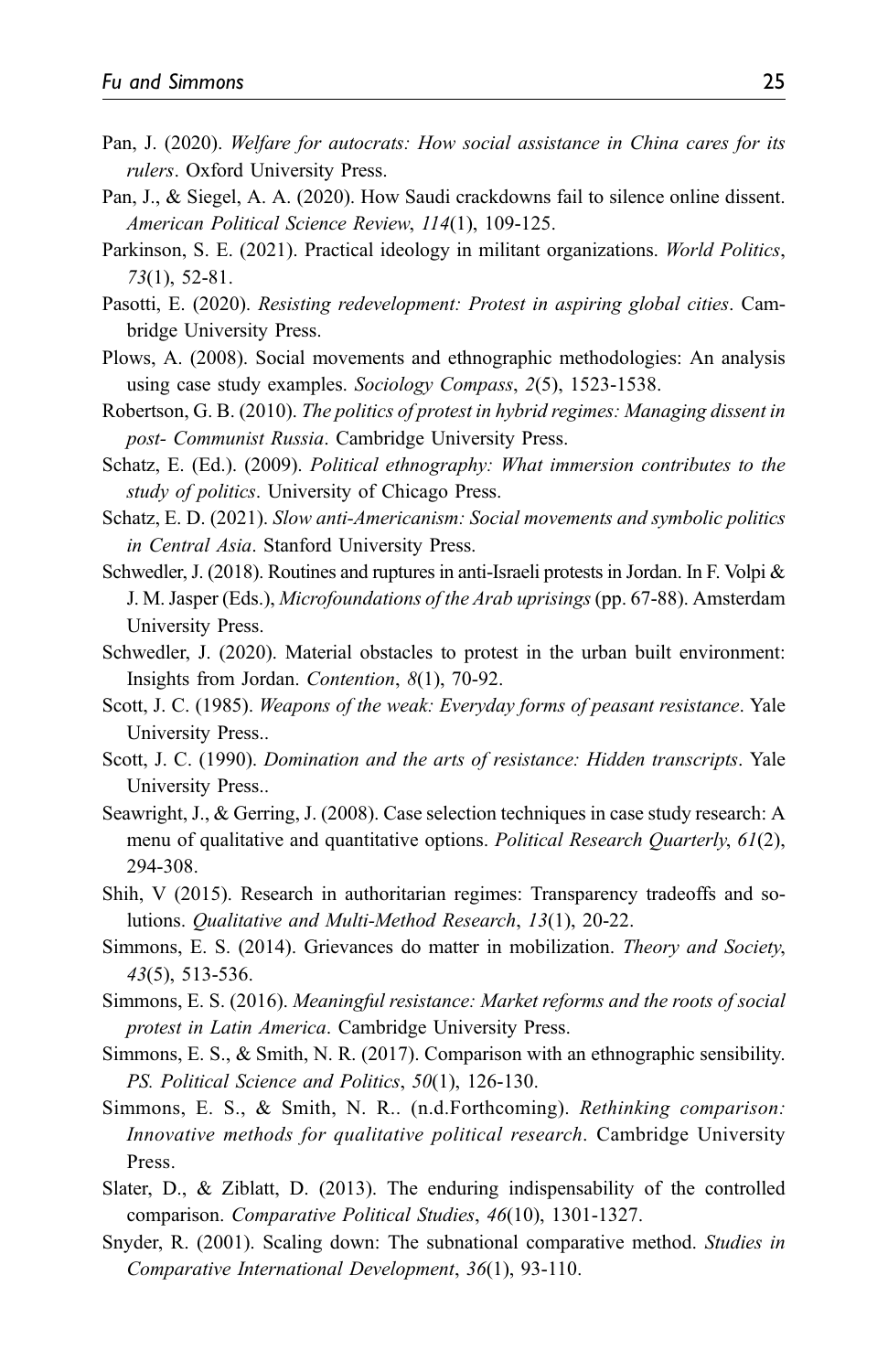- <span id="page-25-11"></span>Steinhoff, P. G. (2007). Radical outcasts versus three kinds of police: Constructing limits in Japanese anti-Emperor protests. In J. Joseph, M. Mahler, & J. Auyero (Eds.), New perspectives in political ethnography. Springer.
- <span id="page-25-1"></span>Tarlau, R. (2015). Not-so-public contention: movement strategies, regimes, and the transformation of public institutions in Brazil. Mobilization, 20(1), 101-121.
- <span id="page-25-0"></span>Tarlau, R. (2019). Occupying schools, occupying land: How the landless workers movement transformed Brazilian education. Oxford University Press.
- <span id="page-25-4"></span><span id="page-25-3"></span>Tarrow, S. (2008). Charles tilly. PS: Political Science and Politics, 41(3), 639-641.
- Tarrow, S. (2010). The strategy of paired comparison: Toward a theory of practice. Comparative Political Studies, 43(2), 230-259.
- <span id="page-25-17"></span>Tilly, C. (1984). Big structures, large processes, huge comparisons. Russell Sage Foundation.
- <span id="page-25-10"></span>Tilly, C. (2006). Regimes and repertoires. University of Chicago Press.
- <span id="page-25-12"></span>Tilly, C., & Tarrow, S. (2015). Contentious politics (2nd ed.). Oxford University Press.
- <span id="page-25-16"></span>Tripp, A. M. (2018). Transparency and integrity in conducting field research on politics in challenging contexts. Perspectives on Politics, 16(3), 728-738.
- <span id="page-25-7"></span>Trouillot, M. R. (1995). Silencing the past: Power and the production of history. Beacon Press.
- <span id="page-25-18"></span>Truex, R. (2019). Focal points, dissident calendars, and pre-emptive repression. Journal of Conflict Resolution, 63(4), 1032-1052.
- <span id="page-25-13"></span>Wedeen, L. (1999). Ambiguities of domination: Politics, rhetoric, and symbols in contemporary Syria. University of Chicago Press.
- <span id="page-25-5"></span>Wedeen, L. (2010). Reflections on ethnographic work in political science. Annual Review of Political Science, 13(1), 255-272.
- <span id="page-25-9"></span>Wedeen, L. (2019). Authoritarian apprehensions: Ideology, judgment, and mourning in Syria. University of Chicago Press.
- <span id="page-25-6"></span>Wendt, A. (1998). On constitution and causation in international relations. Review of International Studies, 24, 101-117.
- <span id="page-25-2"></span>Wolford, W. (2006). The difference ethnography can make: Understanding social mobilization and development in the Brazilian northeast. Qualitative Sociology, 29(3), 335-352.
- <span id="page-25-15"></span>Wolford, W. (2007). From confusion to common sense: Using political ethnography to understand social mobilization in the Brazilian northeast. In J. Joseph, M. Mahler, & J. Auyero (Eds.), New perspectives in political ethnography. Springer.
- <span id="page-25-14"></span>Wolford, W. (2010). This land is ours now: Social mobilization and the meanings of land in Brazil. Duke University Press Books.
- <span id="page-25-8"></span>Wood, E. J. (2003). Insurgent collective action and civil war in El Salvador. Cambridge University Press.

#### Author Biographies

Diana Fu is associate professor of political science at the University of Toronto and author of the award-winning book, Mobilizing Without the